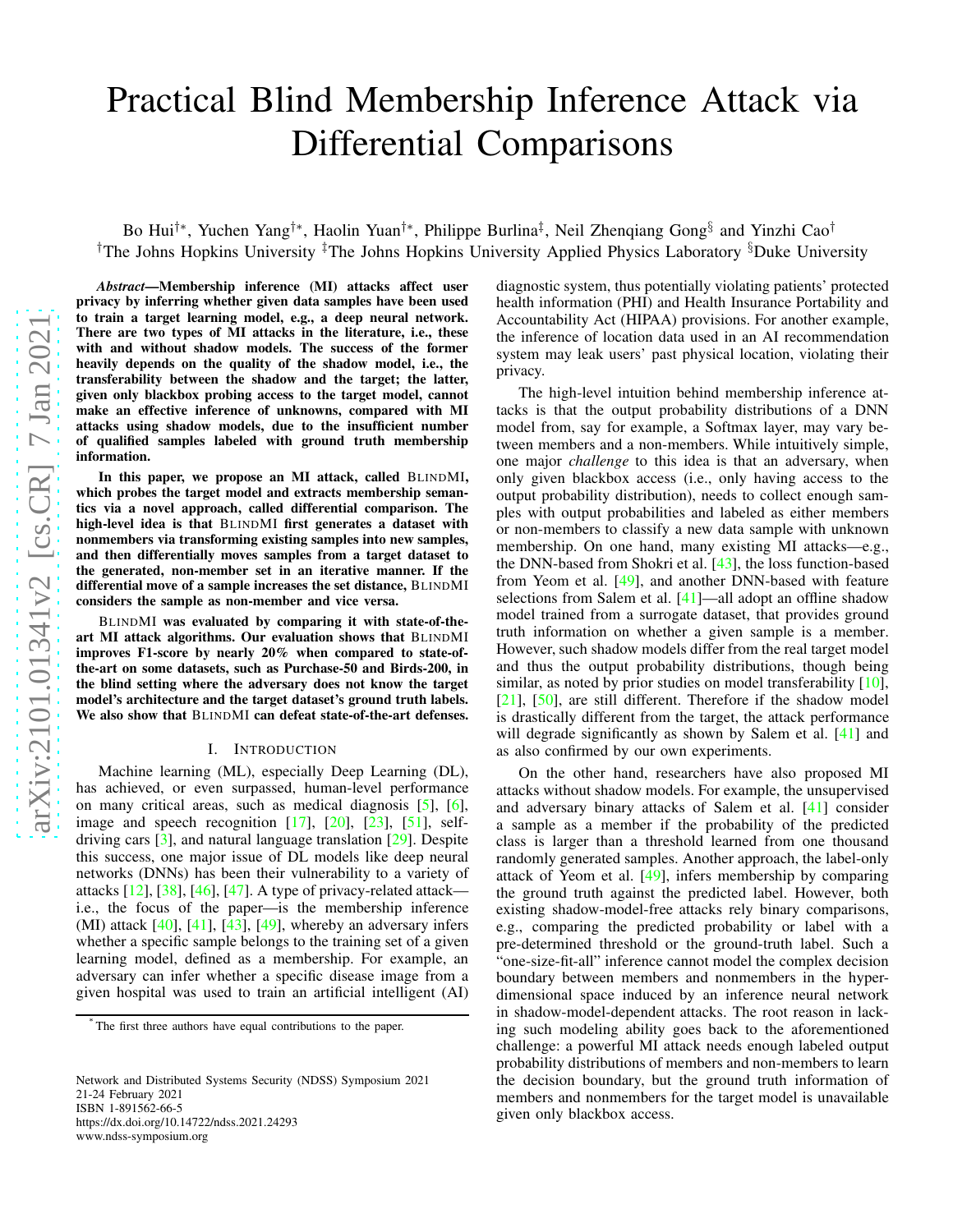In this paper, we propose a novel MI attack, called BLINDMI, which probes the target model and then infers membership directly from the probing results instead of shadow models. BLINDMI exploits two insights: The first is that although an adversary does not have both member and nonmember labels of the target model, the adversary can easily obtain one-class labels, i.e., nonmember labeled samples, by producing newly-constructed samples that can be considered as non-members with high probability given the very large input space of possibilities. Such one-class semantics can be learned by existing ML classifiers, like a one-class SVM, thus leading to an MI attack defined as BLINDMI-1CLASS. This BLINDMI-1CLASS serves as a baseline approach if we only exploits the first insight of BLINDMI.

The second insight is that the removal of a non-member from a dataset containing both members and non-members, will move the entire set away from non-members in the hyper-dimensional space, and conversely, the addition moves it towards it. Therefore, assume that we have two datasets: one is closer to nonmembers and the other to members. If we move one sample from the latter to the former and the distance between two sets decreases, the moved sample can be considered a member; otherwise, if it increases, the sample can be considered a non-member. This approach is called *differential comparison* in this paper as it compares the differential distance between two sets. One advantage of this approach is that it only needs two small-size sets as opposed to a considerable amount of data for a one-class classifier, while achieving a comparatively higher inference performance.

Specifically, we design an attack, called BLINDMI-DIFF, which performs differential comparison to infer membership. Following upon the first insight, BLINDMI-DIFF obtains a dataset with nonmembers. Then, BLINDMI-DIFF differentially compares the dataset with a given set of data samples, called a target dataset, following the second insight to remove all the nonmembers from the target. The entire differential comparison procedure is iterated until convergence, i.e., the move of any samples between two sets only decreases the distance. Then, the remaining samples in the target dataset are considered as members.

We implement a prototype of BLINDMI<sup>[1](#page-1-0)</sup> including BLINDMI-DIFF and BLINDMI-1CLASS. Our evaluation shows that BLINDMI outperforms state-of-the-art membership inference attacks in terms of F1-score in different settings, e.g., even when the adversary knows the target model's exact architecture and hyper-parameters. Furthermore, we evaluate BLINDMI and other attacks under realistic assumptions following Bargav et al.  $[25]$  to adjust the nonmember-to-member ratio in the target dataset and show that even if the ratio is as high as 39, BLINDMI still has an over 50% F1-score as opposed to below 30% of the state-of-the-art MI attacks. We also test BLINDMI against existing defenses, including Adversarial Regularization [\[36\]](#page-16-14), MemGuard [\[26\]](#page-16-15), Mixup + MMD [\[30\]](#page-16-16) and differential privacy [\[1\]](#page-15-6), and show that BLINDMI can break these defenses by achieving reasonable F1-score with different privacy-utility budgets.

TABLE I. DIFFERENT THREAT MODELS AND THEIR ASSUMPTIONS.

<span id="page-1-1"></span>

|                 | output distr. | model arch.&<br>hyper-parameter | targets' true labels |
|-----------------|---------------|---------------------------------|----------------------|
| Blind (default) |               |                                 |                      |
| <b>Blackbox</b> |               |                                 |                      |
| Graybox         |               |                                 |                      |
| Graybox-Blind   |               |                                 |                      |

#### II. OVERVIEW

In this section, we first present our threat model and then describe overarching assumptions and principles used throughout the paper.

#### *A. Threat Model*

Our threat model assumes an adversary trying to infer whether each sample in a given input dataset, called the target dataset, belongs to—i.e., is a member of—the training set of a deep learning (DL) model, called the target model. The adversary can probe the target DL model with samples to obtain the probability distribution of output classes. There are four different variations of the threat model based on the adversary's capability as described below and shown in Table [I.](#page-1-1)

- Blackbox-Blind, or called Blind for short. The blind setting only grants an adversary blackbox access to the target model without details of its architecture, network weights, or hyper-parameters. Further, the adversary does not have ground truth class labels of the target dataset, which usually takes a considerable amount of manual effort sometimes even from specialized experts, e.g., a highly trained ophthalmologist and retinal specialist in labeling the existence of certain diseases for the EyePACS dataset.
- Blackbox. The blackbox setting is similar to the blind, but assumes that the adversary has the ground-truth information of all the samples in the target dataset via, e.g., manual labelling. Note that some existing attacks, e.g., Yeom et al. [\[49\]](#page-16-10), only work if such ground-truth information is available.
- Graybox. The graybox setting gives full knowledge to the adversary in terms of the model details. Specifically, except for the training data, the adversary knows almost everything about the model, such as the architecture (e.g., VGG, ResNet, and DenseNet) and the hyper-parameters used for training (e.g., learning rate and maximum number of epochs). Note that the adversary cannot know the training data (called a whitebox), because MI attacks are unnecessary in such a setting.
- Graybox-Blind. The graybox-blind setting is similar to the graybox one, but also assumes that the adversary does not have ground-truth information of the target dataset.

Note that our *default* threat model setting is blind unless otherwise noted, because the blind setting is the most strict and practical for membership inference attack. We also adopted other settings in comparison with prior works, e.g., blackbox with Yeom et al. [\[49\]](#page-16-10) and graybox(-blind) with Shokri et al. [\[43\]](#page-16-9) and Salem et al [\[41\]](#page-16-8).

# *B. Problem Formulation and Notations*

The attack problem considered in this paper is as follows: given a target model, i.e.,  $F_m$  (see recapitulation of notations

<span id="page-1-0"></span><sup>&</sup>lt;sup>1</sup>The default version of BLINDMI and BLINDMI-DIFF, without specification, is BLINDMI-DIFF with generated non-members, called BLINDMI-DIFFw/.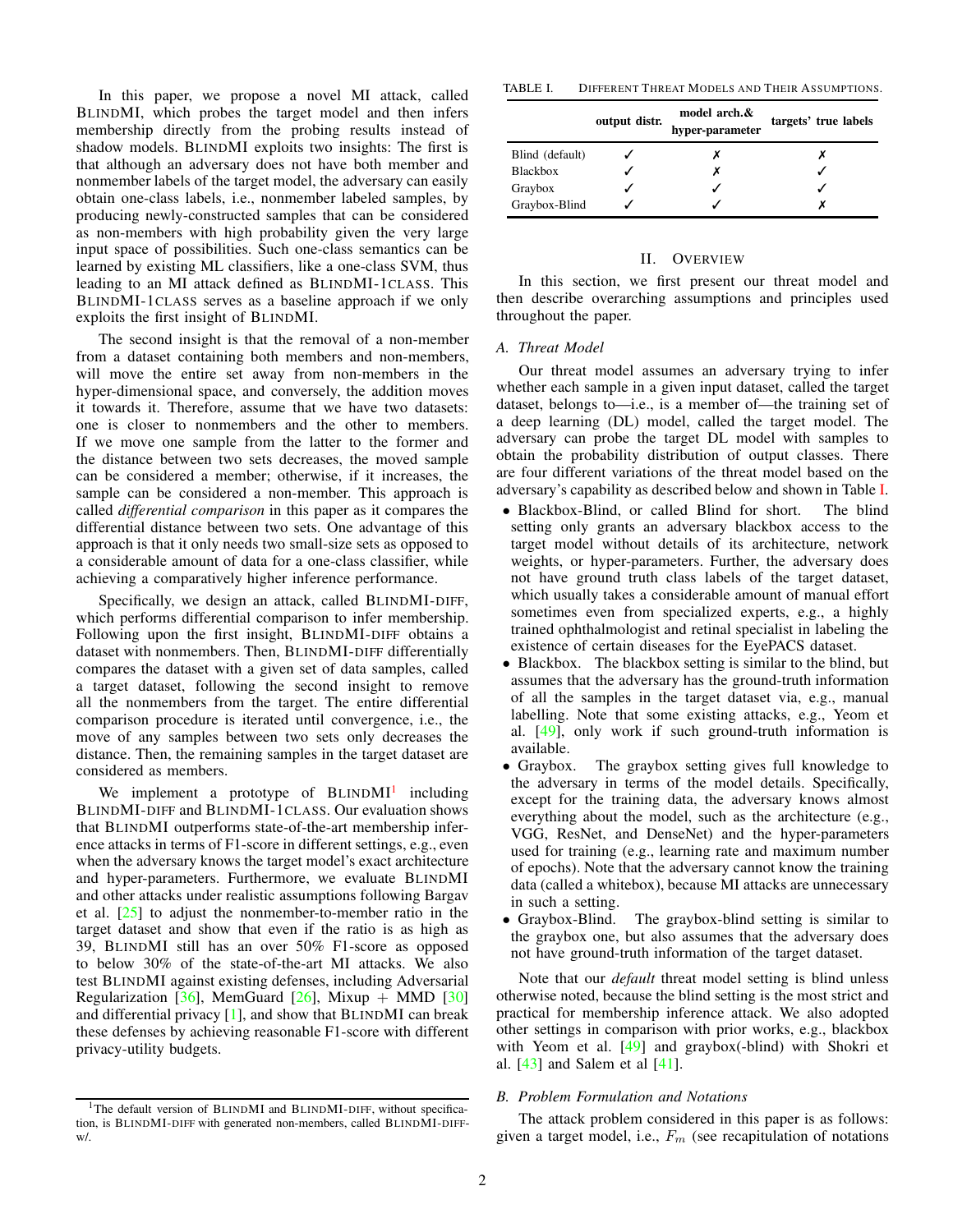<span id="page-2-0"></span>TABLE II. NOTATIONS OF SYMBOLS IN THE PAPER

| <b>Notation</b>       | <b>Description</b>                                                             |
|-----------------------|--------------------------------------------------------------------------------|
| $S_{target}$          | The target dataset of membership inference attack                              |
| $F_m$                 | The target DL model with $m$ prediction classes                                |
| $S_{target}^{prob}$   | $S_{target}^{prob} = \{y = F_m(x)   x \in S_{target}\}\$                       |
| $G_{projection,k}$    | $G_{projection,k}: \mathbb{R}^m \to \mathbb{R}^k$                              |
| $S_{target}^{prob,k}$ | $S_{target}^{prob,k} = \{y' = G_{projection,k}(y)   y \in S_{target}^{prob}\}$ |
| $S_{nom, em}$         | A generated dataset with non-members of $F_m$                                  |
| $S_{nonmem}^{prob}$   | $S_{nonmem}^{prob} = \{y = F_m(x)   x \in S_{nonmem}\}\$                       |
| $S_{nonmem}^{prob,k}$ | $S_{nonmem}^{prob,k} = \{y' = G_{projection,k}(y) y \in S_{nonmem}^{prob}\}$   |



<span id="page-2-1"></span>Fig. 1. A High-level Idea of the Key, Atomic Step in Differential Comparisons. BLINDMI measures the distance d between  $S_{target}^{\tilde{prob}, k}$  and  $S_{nonmem}^{prob, k}$  and moves a sample from  $S_{target}^{prob,k}$  to  $S_{nonmem}^{prob,k}$ . Then, BLINDMI recalculates the distance  $d'$  and compares  $d'$  with d. If d' is larger than d, BLINDMI considers the moved sample as a nonmember; otherwise, BLINDMI considers it as a member. This is an iterative process until convergence.

in Table [II\)](#page-2-0), with m classes and a target dataset  $S_{target}$ , BLINDMI is tasked with inferring whether each sample in  $S_{target}$  belongs to the training set of  $F_m$ . The adversary will feed the set of samples  $S_{target}$  into  $F_m$ , obtain the set of output probability distributions, i.e.,  $S_{target}^{prob}$ , and then applies a projection function  ${\cal G}_{projection,k}$  that converts all data samples from  $m$  dimensions to  $k$  dimensions for inference. The converted samples form into a new set called  $S_{target}^{prob,k}$ . One example  $G_{projection,k}$  is the selection of top three probabilities in  $y \in S_{target}^{prob}$  plus the one corresponding to the ground truth class.

Another important dataset is a generated dataset,  $S_{nonmem}$ , which is a reference dataset to determine whether samples in  $S_{target}$  are members. Elements in  $S_{nonmem}$  are all—or mostly—non-members of the target model training dataset. Similarly, the adversary will also obtain  $S_{nonmem}^{prob}$  and  $S_{nonmem}^{prob,k}$  for the comparison with  $S_{target}$ .

#### *C. Differential Comparison Intuition*

We now introduce the high-level idea, i.e., differential comparison, in Figure [1.](#page-2-1) We depict two datasets,  $S_{nonmem}^{prob,k}$ and  $S_{target}^{prob,k}$ , in the output probability distribution sub-space. The curve dividing the space is the boundary between member (right) and non-member (left).  $S_{nonmem}^{prob,k}$  is located more towards the left because it consists exclusively of samples with high probability of being non-members, while  $S_{target}^{prob,\hat{k}}$  more or less in the middle between members and non-members.

Intuitively, the idea of differential comparison is to move one sample from  $S_{target}^{prob,k}$  to  $S_{nonmem}^{prob,k}$ . If the moved sample is a non-member like Case (1) in Figure [1,](#page-2-1)  $S_{nonmem}^{prob,k}$  moves

<span id="page-2-2"></span>TABLE III. DIFFERENT VARIATIONS OF BLINDMI

| <b>Variations</b>                       | <b>Description</b>                                                                                                                                       |  |  |  |  |
|-----------------------------------------|----------------------------------------------------------------------------------------------------------------------------------------------------------|--|--|--|--|
| <b>BLINDMI-DIFF</b><br>BLINDMI-DIFF-w/o | differential comparison version<br>BLINDMI-DIFF-w/ (default) BLINDMI-DIFF with generated non-member set<br>BLINDMI-DIFF without generated non-member set |  |  |  |  |
| BLINDMI-1CLASS                          | one-class SVM version with generated non-<br>members as training set                                                                                     |  |  |  |  |

further towards the left and  $S_{target}^{prob,k}$  to the right. Therefore, the distance between  $S_{target}^{prob,k}$  and  $S_{nonmem}^{prob,k}$  increases from the original  $d$  to  $d'$ . If the moved sample is a member like Case (2), the distance will decrease from  $d$  to  $d''$  since both sets are now comprised of a mixture of samples. Such a change in  $d$  can then be used to infer whether the moved sample is a member.

While intuitively simple, the distance between  $S_{nonmem}^{prob,k}$ and  $S_{target}^{prob,k}$  changes over time after each move. That is, what we described in the previous paragraph is a key, atomic step of differential comparison. In practice, this atomic step is repeated until no more samples can be moved: The series of moves with a fixed  $d$  is defined as one iteration. Then, differential comparison will update d based on new  $S_{target}^{prob,k}$  and  $S_{nonmem}^{prob,k}$ for another iteration until the distance  $d$  does not change across iterations, called convergence.

There are two things worth noting here. First, differential comparison moves one sample instead of removing it so as to maximize the distance change. Removal of a sample only changes the position of  $S_{target}^{prob,k}$  with regards to the decision boundary in the hyper-dimensional space (like Figure [1\)](#page-2-1); as a comparison, moving the sample changes the positions of both  $\hat{S}^{prob,k}_{target}$  and  $S^{prob,k}_{nonmem}$ , thus improving the algorithm's sensitivity. Second, even after convergence, there may still exist some nonmembers left in  $S_{target}^{prob,k}$ , i.e., the moving of these samples does not increase the distance between  $S_{target}^{prob,k}$ and  $S_{nonmem}^{prob,k}$ . This is a lower probability situation, as shown in our evaluation of differential comparison's performance, and that this is as to be expected due to an inherent ambiguity between members and non-members.

#### III. DESIGN

In this section, we describe a detailed design of BLINDMI.

#### *A. Overall Attack Procedure*

We now describe the overall procedure of BLINDMI in Figure [2.](#page-3-0) BLINDMI takes target samples with unknown membership and outputs a membership result for each individual sample. Specifically, BLINDMI first generates a non-member dataset and then queries the target DNN model with the target and the non-member datasets to obtain the output probabilities. Then, BLINDMI applies a projection function to select certain important features from the output probabilities. The next step depends on different variations of BLINDMI. BLINDMI-DIFF adopts differential comparison to classify members and nonmembers in the target dataset; BLINDMI-1CLASS trains a oneclass model from the selected output probabilities of the nonmember and classifies samples in the target dataset using the trained model. We list different variations of BLINDMI in Table [III.](#page-2-2) Both the BLINDMI-DIFF-w/ and BLINDMI-1CLASS require a generated nonmember set as opposed to BLINDMI-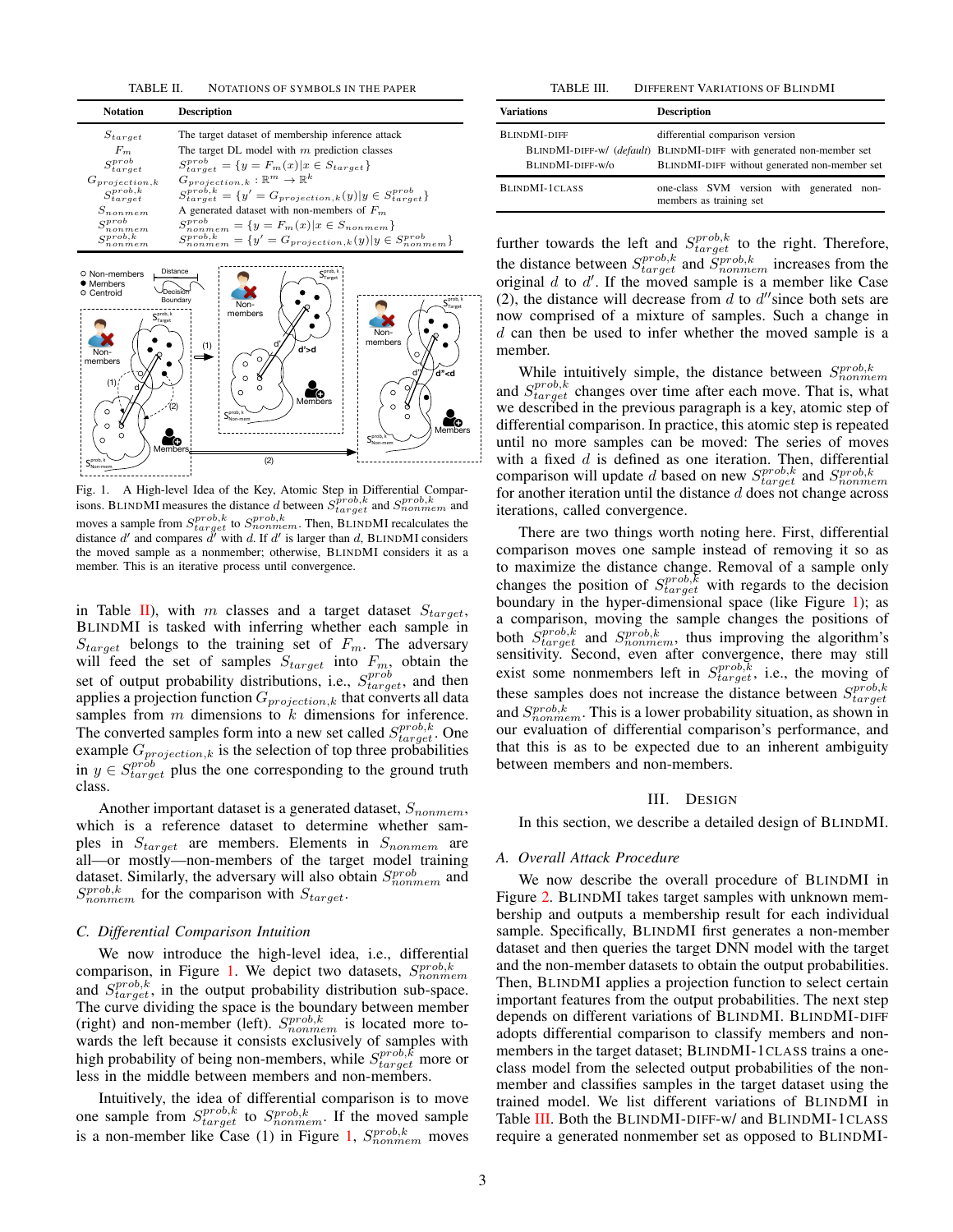

Fig. 2. Overall Attack Procedure of BLINDMI

<span id="page-3-1"></span><span id="page-3-0"></span>

| TABLE IV.           | <b>METHODS IN GENERATING NON-MEMBERS</b> |
|---------------------|------------------------------------------|
| <b>Options</b>      | <b>Description</b>                       |
| Sample transform    | Laplace, Sobel, Scharr, and Canny        |
| Random perpetuation | Gaussian or Salt Pepper noise            |
| Random generation   | Random feature values                    |
| Cross domain        | Samples from a different domain          |

DIFF-w/o that does not require it. The default BLINDMI is BLINDMI-DIFF-w/. We introduce BLINDMI-DIFF-w/o since it may be hard to create an effective nonmember set in some cases and the created set could be contaminated; at the same time, we introduce BLINDMI-1CLASS more as a baseline to separate the effectiveness of differential comparison and the generation of a nonmember set.

Next, we introduce two different modes of BLINDMI: batch and incremental. The batch mode takes and classifies a batch of target samples iteratively and the incremental mode takes one sample, adds to a previous batch, and then classifies the target. It is worth noting that both modes give the same inference results for given samples. They are designed to handle different scenarios: The batch mode for a cluster of samples and the incremental mode for each individual sample.

## *B. Dataset Preparation for Differential Comparison*

In this subsection, we describe how to generate nonmembers for a target model. There are two general directions of non-member set generation: (i) generating new samples or transforming existing ones and (ii) roughly separating a set with existing samples into two with members and nonmembers.

*1) Generation of Non-members:* Let us start from the first direction. This is applicable if an adversary can probe the target model with arbitrary samples. From a high-level perspective, because the input space is usually much larger than the training set, the adversary can generate a new sample, which is likely not in the training set. We now discuss four generation methods below and in Table [IV.](#page-3-1)

• Sample Transformation. An adversary applies an operator, e.g., Laplace, Sobel, Scharr, and Canny, on an existing

sample to obtain a new one. Take Sobel for example: the adversary transforms an image to one emphasising edges. The advantage of this method is that it usually preserves some semantics, thus being effective to be distinguishable from members. Additionally, the generated sample is stealthy as all the operators are commonly used in image processing. The down-side of this method is that many operators are specific to the image domain.

- Random Perpetuation. An adversary adds random noises, like Gaussian and Salt Pepper, to an existing sample for the generation. This method is also effective as many semantics are preserved, but less stealthy because one may detect noise levels in the frequency domain.
- Random Generation. An adversary generates a sample with random features. This method is less effective as the generated samples, e.g., a random image, may not have any semantics, and less stealthy as any human can easily spot the generated sample as a noise.
- Cross-domain Samples. An adversary may adopt samples from another domain, e.g., a celebrity face dataset for a model trained with CIFAR-100. This is also effective but less stealthy, because the probed samples are apparently from a different domain.

Note that samples generated following Table [IV](#page-3-1) are highly likely non-members. Therefore, these samples can be used in both BLINDMI-1CLASS and BLINDMI-DIFF, particularly the training set of BLINDMI-1CLASS and the comparison set of BLINDMI-DIFF.

*2) Rough Sample Separation:* We then describe the second direction. This is applicable when the adversary does not have free probing access to the target model, but only obtain the output probability distribution of a limited dataset. This scenario may happen if the adversary is only allowed to probe samples from a certain source, e.g., disease images acquired at a specific hospital. There are two different methods used in such separation: (i) a clustering algorithm like k-means and agglomerative clustering, and (ii) a separation based on the highest probability score. The first method is to apply clustering to roughly divide the target dataset into two, one as members and the other as non-members. The second is to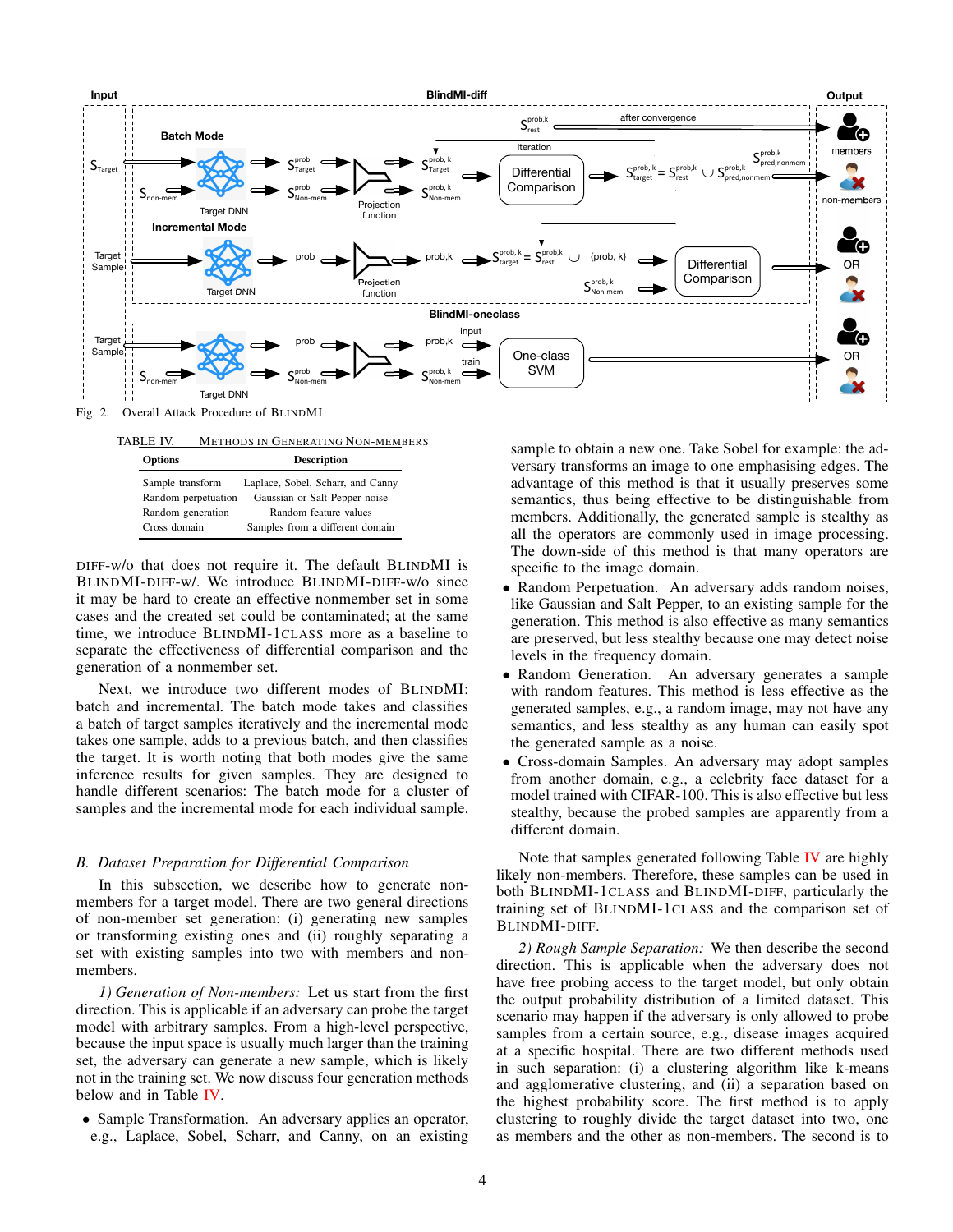roughly select those with high probability score as members and those with low as non-members. This generation is only applicable to BLINDMI-DIFF, because the non-member set may be noisy.

# *C. Probability Score Projection*

We now discuss our probability score projection function  $G_{projection,k}$ , which applies on  $S_{target}^{prob}$  to obtain k different elements. The high-level idea is that class types, e.g., a bird vs. a tree, are less important features for an MI attack, but the ranking of values in different classes determines the membership. Based on this insight, we design three different projection functions.

- All probability scores in an order. This projection function ranks all probability scores from the largest to the smallest, which removes the class information but only keeps the relative values.
- Top-k probability scores. This projection function selects the top-k probability scores to further remove some noisy ones with small values.
- Top-k + Ground Truth Class. This projection function used in the blackbox setting—further includes the value corresponding to the ground truth class.

#### *D. Differential Comparison*

In this section, we describe one key technique, i.e., differential comparison, in this paper. The first task is to calculate the distance between two sets. Just like all general ML tasks, it is hard to differentiate member and non-members directly in the output probability distribution space. Therefore, BLINDMI maps all probabilities to the Reproducing Kernel Hilbert Space (RKHS) [\[4\]](#page-15-7) and then calculates the distance between two centroids in the kernel space. Specifically, our distance, based on Maximum Mean Discrepancy (MMD) [\[18\]](#page-16-17), is shown in Equation [1.](#page-4-0)

<span id="page-4-0"></span>
$$
D(S_{target}^{prob,k}, S_{nonmem}^{prob,k}) = \left\| \frac{1}{n_t} \sum_{i=1}^{n_t} \phi(y_i) - \frac{1}{n_n} \sum_{j=1}^{n_n} \phi(y'_j) \right\|_{\nu}
$$
 (1)

where  $y_i \in S_{target}^{prob,k}$ ,  $y'_j \in S_{nonmem}^{prob,k}$ ,  $n_t$  and  $n_n$  are the size of  $S_{target}^{prob,k}$  and  $S_{nonmem}^{prob,k}$ ,  $\nu$  is the dimension of the kernel space, and  $\phi$  is a feature space map  $k \mapsto \nu$ , e.g., a Gaussian kernel function  $k(y, y') = \langle \phi(y), \phi(y') \rangle = exp(-||y - y'||/(2\sigma^2)).$ 

The second task is to perform differential comparison between two sets. There are two variations of differential comparison, single- and bi-directional, which defines the direction in moving samples between two sets.

*1) Single-directional Differential Comparison:* This method iteratively moves samples from  $S_{target}^{prob,k}$  to  $S_{nonmem}^{prob,k}$ , compares the distance before and after move, and then determines the moved sample's membership. Details of the method are shown in Algorithm [1.](#page-4-1) Lines 1–2 of Algorithm [1](#page-4-1) prepare some initial variables and then Lines 3–14 are the iterative algorithm. Specifically, Line 5 first calculates the distance between two sets and Lines 6–12 go through all the elements in  $S_{target}^{prob,k}$ . If the updated distance after moving a sample (Line  $\vec{\tau}$ ) is larger than the original (Line 8), BLINDMI-DIFF considers it as a non-member. After one iteration, BLINDMI-DIFF updates  $S_{target}^{prob,k}$  (Line 13) and starts the entire process again.

# <span id="page-4-1"></span>Algorithm 1 Single-directional Differential Comparison

```
\begin{array}{l} \textbf{Input:} \ \textit{S}_{nonmem}^{prob,k}, \ \textbf{Output:} \ \textit{S}_{pred,nommem}, \ \textit{S}_{pred,mem} \end{array}1: S_{pred,nomem} \leftarrow empty2: flag \leftarrow true3: while flag do
  4: flag \leftarrow false5: d \leftarrow D(\mathit{S_{nonmem}^{prob,k}}, \mathit{S_{target}^{prob,k}})6: for y \in S_{target}^{prob,k} do
  7: d' \leftarrow D(S_{nonmem}^{prob,k} \cup \{y\}, S_{target}^{prob,k})-\{y\})8: if d' \geq d then
9: S_{pred,nomem} \leftarrow S_{pred,nomem} \cup y<br>10: flag \leftarrow trueflag \leftarrow true11: end if
12: end for
13:_{target}^{prob,k} \leftarrow S\leftarrow S_{target}^{prob,k}- S_{pred,nonmem}14: end while
15: S_{pred,mem} \leftarrow S_{target}^{prob,k}
```
#### <span id="page-4-2"></span>Algorithm 2 Bi-directional Differential Comparison

 $\textbf{Input:}\;\textit{S}^{prob,k}_{target1},\, \textit{S}^{prob,k}_{target2}$ Output:  $S_{pred,nomem}$ ,  $S_{pred,mem}$ 1:  $flag \leftarrow true$ 2: while flag do<br>3:  $f|_{aa} \leftarrow f$ 3:  $flag \leftarrow false$ 4:  $d \leftarrow D(\mathcal{S}^{prob,k}_{target1}, \mathcal{S}^{prob,k}_{target2})$ 5: for  $y \in S_{target1}^{prob,k}$  do 6:  $d' \leftarrow D(\overset{Storob,k}{\underset{target}{S_{target}}} \cup \{y\}, \overset{S_{target}}{\underset{target}{S_{target}}} \cup \{y\})$ <br>7: **if**  $d' \geq d$  then 8:  $S_{target1}^{proof, \kappa} \leftarrow S_{target1}^{proof, \kappa} - \{y\}$ 9:  $S_{target2}^{prob,k} \leftarrow S_{target2}^{prob,k} \cup \{y\}$ 10:  $\int \hat{lag} \leftarrow true$ 11:  $d \leftarrow d'$ 12: **end if**  $13$ : **end for** 13: **end for**<br>14: **for**  $y \in$ 14: **for**  $y \in S_{target2}^{prob,k}$  do  $15:$  $y' \leftarrow D(S_{target1}^{prob,k} \cup \{y\}, S_{target2}^{prob,k} - \{y\})$ 16: if  $d' \geq d$  then  $17:$  $\frac{\overline{prob}, k}{target2} \leftarrow \frac{S^{prob,k}_{target2} - \{y\}}{target1} \leftarrow \frac{S^{prob,k}_{target1} \cup \{y\}}{target1}$  $\frac{18}{19}$ 19:  $flag \leftarrow true$ <br>20:  $d \leftarrow d'$ 20:  $d \leftarrow d'$ 21: end if 22: end for 23: end while 24:  $S_{pred,mem}, S_{pred,nommem} \leftarrow S_{target1}^{prob,k}, S_{target2}^{prob,k}$ 

*2) Bi-directional Differential Comparison:* This method works on a roughly divided two datasets, say  $S_{target1}^{prob,k}$ and  $S_{target2}^{prob,k}$ , and moves samples in both directions, i.e.,  $S_{target1}^{prob,k}$   $\rightarrow$   $S_{target2}^{prob,k}$  and  $S_{target2}^{prob,k}$   $\rightarrow$   $S_{target1}^{prob,k}$ . More specifically, the method details are shown in Algorithm [2.](#page-4-2) BLINDMI-DIFF first moves samples from  $S_{target1}^{prob,k}$  to  $S_{target2}^{prob,k}$  in Lines 5–13, and then  $S_{target2}^{prob,k}$  to  $S_{target1}^{prob,k}$  in Lines 14–22. Then, BLINDMI-DIFF iterates the entire procedure until it converges.

Note that one major challenge here is to decide whether  $S_{target1}^{prob,k}$  or  $S_{target2}^{prob,k}$  contains non-members, as those two sets are symmetric and look the same. The intuition here is that the average prediction confidence score of members is higher than the one of non-members. Therefore, BLINDMI-DIFF compares the average confidence score for a decision in the end.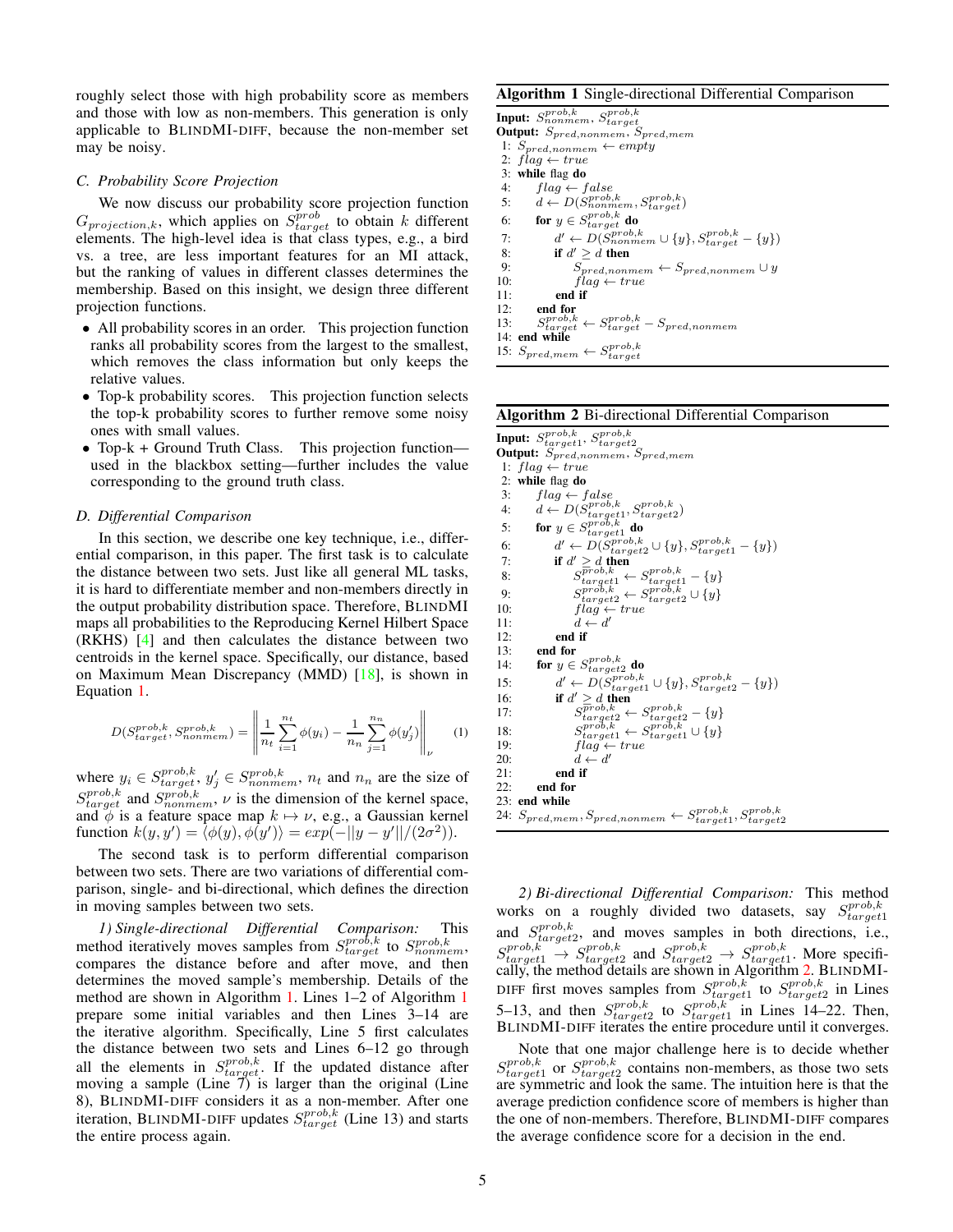<span id="page-5-0"></span>TABLE V. A DESCRIPTION OF DIFFERENT DATASETS USED IN THE EVALUATION.

| <b>Dataset</b>  |     | # of classes Description                 |                  |                             |        | Resolution # Epochs (target model) Training set (target model) Training set (shadow model) Target set |        |
|-----------------|-----|------------------------------------------|------------------|-----------------------------|--------|-------------------------------------------------------------------------------------------------------|--------|
| Adult           |     | census income records                    | N/A              | 100                         | 16.280 | 16.280                                                                                                | 32,560 |
| EyePACS         |     | retina images with diabetic retinopathy  | $150 \times 150$ | (pre-trained $+15$ ) or 150 | 10,000 | 10,000                                                                                                | 20,000 |
| <b>CH-MNIST</b> | 8   | histological images of colorectal cancer | $64\times64$     | (pre-trained $+15$ ) or 150 | 2.500  | 2.500                                                                                                 | 5,000  |
| Location        | 30  | mobile users' location check-in records  | N/A              | 100                         | 2.505  | 2.505                                                                                                 | 5,010  |
| Purchase-50     | 50  | shoppers' purchase histories             | N/A              | 100                         | 10,000 | 10,000                                                                                                | 20,000 |
| Texas           | 100 | inpatients stays in health facilities    | N/A              | 100                         | 10.000 | 10.000                                                                                                | 20,000 |
| CIFAR-100       | 100 | object recognition dataset               | $32\times32$     | (pre-trained $+30$ ) or 150 | 10,000 | 10,000                                                                                                | 20,000 |
| Birds-200       | 200 | photos of birds species                  | $150\times 150$  | (pre-trained $+15$ ) or 150 | 5.894  | 5,894                                                                                                 | 11.788 |

#### *E. Batch Division and Size Optimization*

In this part, we discuss how BLINDMI divides the target dataset into small batches with an appropriate size especially when the size of nonmember dataset is small. The highlevel idea of determining the size is that BLINDMI needs to maximize the distance change in differential comparison when moving one sample. Specifically, BLINDMI starts from a batch size consistent with the size of nonmember dataset. Such an algorithm keeps BLINDMI sensitive while still maintaining a small size of non-members.

# IV. DATASETS, PRIOR ATTACKS AND IMPLEMENTATION

In this section, we describe the datasets used in the experiments, target and shadow models, existing state-of-the-art attacks, and our implementation of BLINDMI.

#### *A. Datasets*

We use eight datasets as shown in Table  $V$  to evaluate BLINDMI on different application scenarios.

*1) UCI Adult:* UCI Adult, or Adult for short, has 48,842 records with census attributes, such as age, gender, education, marital status, and working hours. The classification task is to predict whether a person earns over \$50,000 per year based on given attributes. We follow a well-known preprocessing method<sup>[2](#page-5-1)</sup> to obtain a target datasets with 32,560 records—half are used as the training set of the target model and half as the training set of the shadow model. The target dataset contains all the samples.

*2) EyePACS:* The EyePACS dataset from Kaggle's was used for a Diabetic Retinopathy Detection challenge<sup>[3](#page-5-2)</sup>. The dataset includes 88,703 high-resolution retina images taken under a variety of imaging conditions and each image has a label ranging from 0 to 4, representing the presence and severity of diabetic retinopathy. We adopt the preprocessing method from Kaggle<sup>[4](#page-5-3)</sup>. We select 10,000 random images as the training set of the target model, 10,000 disjoint images as the training set of the shadow model, and 20,000 images—i.e., 10,000 members and 10,000 non-members—as the target set for inference.

*3) CH-MNIST:* CH-MNIST [\[27\]](#page-16-18) is a benchmark dataset of 5,000 histological images of human colorectal cancer including 8 classes of tissues. We obtain a version<sup>[5](#page-5-4)</sup> of CH-MNIST from TensorFlow Datasets, in which each image's resolution is  $150\times150$ . We resize all images to  $64\times64$  to increase the

diversity of image resolution, and then randomly select two sets of 2,500 images as training data of the target and the shadow models. The target dataset has all 5,000 images, i.e., 2,500 members and 2,500 non-members for the target model. Note that due to the small size of CH-MNIST, the training sets of shadow and target models have overlap.

*4) Location:* This dataset is from the publicly available set of mobile users' location "check-ins" in the Foursquare social network<sup>[6](#page-5-5)</sup>. We obtain a processed version of the dataset from a prior work [\[43\]](#page-16-9), which has 5,010 record with 446 binary features and is clustered into 30 classes, each representing a different geosocial type. The task is to predict the user's geosocial type given his or her record. We use the whole dataset and randomly chose samples to create two sets, each with 2,505 samples, to train the target model and the shadow model respectively. There are overlapping samples in both target and shadow models' training sets since the dataset is small.

*5) Purchase-50:* Purchase-50 dataset is from Kaggle's "Ac-quired Valued Shoppers Challenge"[7](#page-5-6) and contains purchase histories of many shoppers. We obtain a simplified version with 197,324 records from R.Shokri et al. [\[43\]](#page-16-9), where each record contains 600 binary features representing whether the customer has purchased an item. We cluster the dataset into 50 classes, in which each class represented a different purchase habit. The training datasets of target and shadow models are disjoint with 10,000 samples each; The target dataset has 20,000 samples, i.e., 10,000 members and 10,000 nonmembers.

*6) Texas hospital stays:* Texas hospital stays, or Texas for short, is the inpatient stays records in several health facilities based on the Hospital Discharge Data released by Texas Department of State Health Services from 2006 to 2009. We follow the same preprocessing method and classification task as prior work [\[43\]](#page-16-9). The training datasets of target and shadow models are disjoint with 10,000 samples each; We also select 20,000 records for the target dataset, i.e., 10,000 members and 10,000 nonmembers.

<span id="page-5-6"></span><span id="page-5-5"></span>*7) CIFAR-100:* CIFAR-100 is a popular benchmark dataset that is used to evaluate image recognition algorithms. The dataset has 60,000 images evenly distributed over 100 classes. We randomly select two sets of 10,000 images evenly distributed over 100 classes as the training datasets of the target model, and another disjoint 10,000 images as the training datasets of the shadow model. The target dataset has 20,000 images: 10,000 members and 10,000 nonmembers.

<sup>&</sup>lt;sup>2</sup>[https://github.com/rupampatir/TrainingDataSynthesizer/blob/master/classifiers/income/income](https://github.com/rupampatir/TrainingDataSynthesizer/blob/master/classifiers/income/income_classifier.py)\_classifier.py

<span id="page-5-1"></span><sup>3</sup><https://www.kaggle.com/c/diabetic-retinopathy-detection/data>

<span id="page-5-4"></span><span id="page-5-3"></span><span id="page-5-2"></span><sup>4</sup><https://www.kaggle.com/ratthachat/aptos-eye-preprocessing-in-diabetic-retinopathy> <sup>6</sup><https://sites.google.com/site/yangdingqi/home/foursquare-dataset> 5[https://www.tensorflow.org/datasets/catalog/colorectal](https://www.tensorflow.org/datasets/catalog/colorectal_histology)\_histology <sup>7</sup><https://www.kaggle.com/c/acquire-valued-shoppers-challenge/data>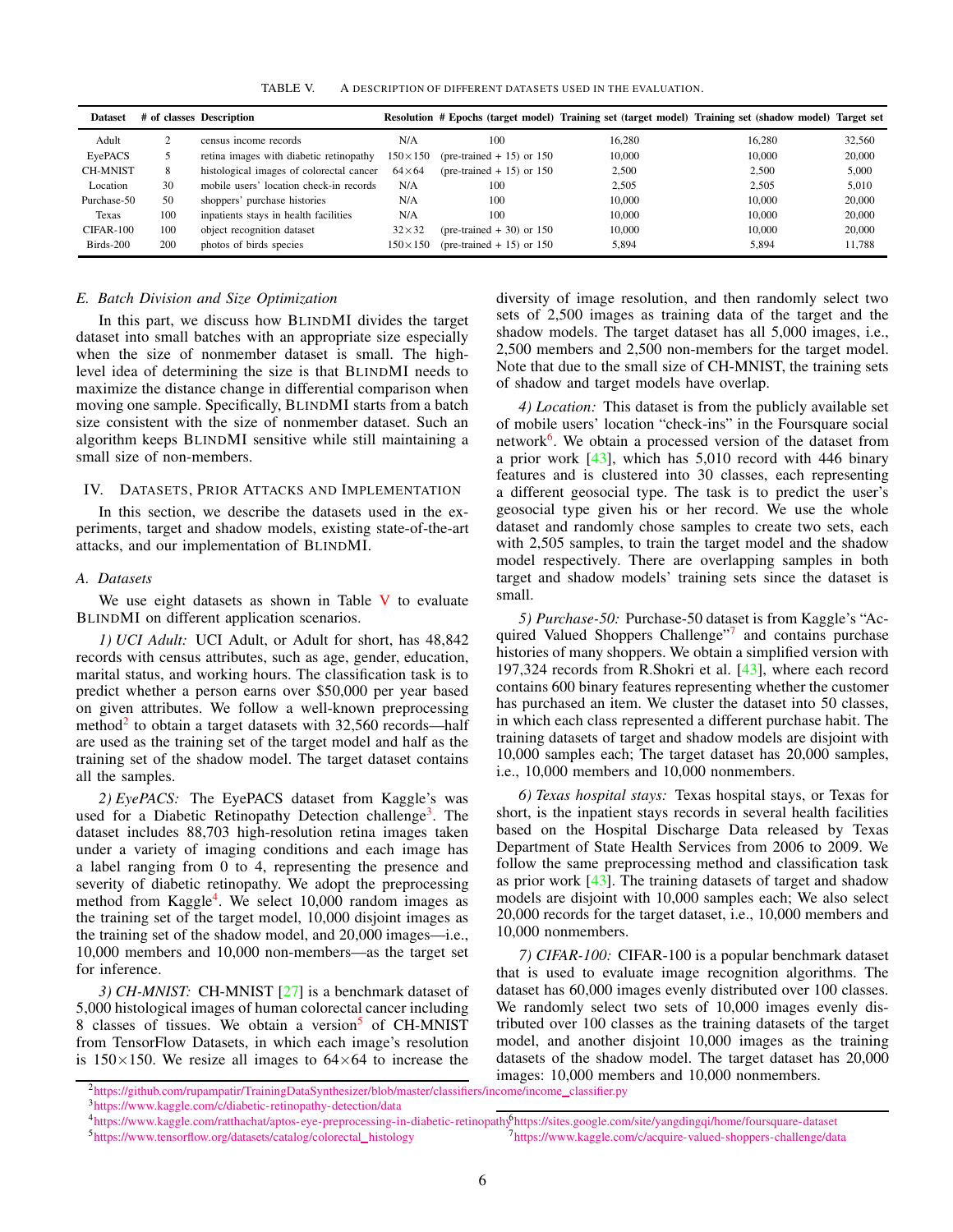<span id="page-6-0"></span>TABLE VI. TARGET AND SHADOW MODELS' ARCHITECTURE AND HYPER-PARAMETER SETTING

| Model arch.          | # of lavers    | <b>Target model</b> |           | Shadow model (blackbox)          |                   |  |
|----------------------|----------------|---------------------|-----------|----------------------------------|-------------------|--|
|                      |                |                     |           | Max. epochs LRN rate Max. epochs | <b>LRN</b> rate   |  |
| ResNet <sub>50</sub> | 50             | $p^* + m^*$         | $5e^{-5}$ | $p+0.2m$                         | $5e^{-5}$         |  |
| ResNet101            | 101            | $p+m$               | $5e^{-5}$ | $p+0.3m$                         | $1e^{-4}$         |  |
| VGG16                | 16             | $p+m$               | $5e^{-5}$ | $p+0.6m$                         | $5e^{-5}$         |  |
| DenseNet121          | 121            | $p+m$               | $5e^{-5}$ | $p+m$                            | $1e^{-4}$         |  |
| VGG19                | 19             | $p+m$               | $5e^{-5}$ | $p+1.5m$                         | $5e^{-5}$         |  |
| Standard CNN         | $\overline{c}$ | m                   | $5e^{-5}$ | 0.5 <sub>m</sub>                 | $1e^{-4}$         |  |
| MLP                  | $[3-7]$ dense  | m                   | $5e^{-5}$ | $[0.3 - 2]m$                     | $1e^{-4/5}e^{-5}$ |  |

\* p: the epoch of a pre-trained weight on the ImageNet dataset;

m: the maximum epoch of target model for each dataset in Table [V.](#page-5-0)

*8) Caltech-UCSD Birds 200:* Caltech-UCSD Birds 200 [\[48\]](#page-16-19), or for short Birds-200, is an image dataset with photos of mostly North American birds species. The dataset has 11,788 images from 200 classes. In our experiments the training dataset of target and shadow models each has 5,894 samples; The target dataset has 5,894 members and 5,894 nonmembers

# *B. Target and Shadow Models*

In this part, we describe the architectures and hyperparameters of target and shadow models of our evaluation in Table [VI.](#page-6-0) We adopt seven different popular DNN architectures with pre-set maximum epochs and learning rate. Note that all popular DNNs, e.g., ResNet, VGG, and DenseNet, are the standard architectures with pre-trained parameters from ImageNet; we adopt the same standard CNN architecture and hyperparameters as prior blackbox MI attack  $[43]$ ; the multilayer perceptron (MLP) model has at most seven dense layers with size of 8192, 4096, 2048, 1024, 512, 256, and 128 and an additional Softmax layer. Now we describe how we select and train target and shadow models.

- Target model. Given a dataset, we randomly select a model architecture from the target model column of Table [VI](#page-6-0) and train the model with the specified hyperparameters.
- Shadow model (blackbox and blind settings). Given a target model and a dataset, we randomly select and train a model with the architecture and hyperparameters specified in the shadow model column of Table [VI.](#page-6-0)
- Shadow model (graybox and graybox-blind settings). Given a target model and a dataset, we select the same architecture and hyperparameters as the target model.

## <span id="page-6-2"></span>*C. State-of-the-art Attacks*

In this part, we describe state-of-the-art attacks in the literature as shown in Table [VII.](#page-6-1) We follow the descriptions in prior work to implement each attack for the comparison with BLINDMI. Generally speaking, there are two categories, those without ground-truth labels and those with ground-truth labels.

*1) Attacks without Ground-truth Labels:* We describe three prior attacks without ground-truth labels. Presumably, those attacks work under all settings, but their performance are the same, with or without ground-truth label information, i.e., under blind and blackbox settings.

• Neural network (NN). The NN-based MI attack trains a NN from all features from the output probability distribu-

<span id="page-6-1"></span>TABLE VII. A LIST OF CONDITIONS OF BASELINE MI ATTACKS AND DIFFERENT VARIATIONS OF BLINDMI

| <b>Attacks</b>    |    |   | True labels Shadow Threat model | <b>Target Model Probes</b>  |
|-------------------|----|---|---------------------------------|-----------------------------|
| NN [43]           | х  |   | all                             | Target set                  |
| Top3-NN [41]      | х  | ✓ | all                             | Target set                  |
| Top1-Thre $[41]$  | х  | х | all                             | Target set $+1,000$ samples |
| Loss-Thre $[49]$  |    | ✓ | blk, gray                       | Target set                  |
| Label-Only $[49]$ |    | х | blk, gray                       | Target set                  |
| Top2+True         |    | ✓ | blk, gray                       | Target set                  |
| BLINDMI-DIFF-w/   | x√ | х | all                             | Target set $+20$ samples    |
| BLINDMI-DIFF-w/o  | x√ | х | all                             | Target set                  |
| BLINDMI-1CLASS    | x√ | Х | all                             | Target set $+1,000$ samples |

 $\mathsf{X} \mathsf{V}$ : The approach works either with or without the condition, e.g., the ground truth labels.

tions of a shadow model. We follow both Shokri et al. [\[43\]](#page-16-9) and Salem et al.  $[41]$  for the implementation.

- Neural network with top three features (Top3-NN). This MI attack proposed by Salem et al. [\[41\]](#page-16-8), which trains an NN based on the top three features from the output probability distributions of a shadow model.
- Threshold based on top one feature (Top1-Thre). This MI attack, which is also proposed by Salem et al.  $[41]$  as their Adversary Three, compares the top feature from the output probability distribution with a threshold and classifies the sample as member if the top feature is larger than the threshold.

*2) Attacks with Ground-truth Labels:* We describe three attacks that specifically require ground-truth labels: They may or may not need a shadow model. That is, these attacks only work under settings where ground-truth labels are available, i.e., blackbox and graybox settings.

- Threshold based on a loss function (Loss-Thre). This MI attack from Yeom et al. [\[49\]](#page-16-10), which requires a shadow model, computes a cross-entropy loss,  $loss =$  $-log(F_T(x)_y)$ , where  $F_T(x)_y$  is the probability of the true label y of the data sample x, and classifies x as a member if loss is smaller than the average loss of all training samples in the shadow model.
- Discrepancy between predicted and ground-truth class (Label-Only). This MI attack from Yeom et al. [\[49\]](#page-16-10), which does not requires a shadow model, classifies a sample as a member if the predicted class is the same as the ground-truth one.
- Neural network with top two feature plus the feature with ground-truth label (Top2+True). This MI attack is an improved version of the NN attack from Shokri et al. [\[43\]](#page-16-9) and Salem et al. [\[41\]](#page-16-8) with the consideration of the ground-truth label. We add this attack as a baseline for the comparison purpose.

## *D. Implemenatation*

We implemented BLINDMI with 811 lines of code (LoC) based on TensorFlow 2.1.0. Specifically, our implementations of BLINDMI-1CLASS, BLINDMI-DIFF-w/, and BLINDMI-DIFF-w/o are of 227, 261 and 323 Lines of Python 3.7 code respectively. The non-member generation module has 72 LoC, the differential comparison module 182 LoC. We also implement prior attacks with 344 LoC. Our implementations of BLINDMI and prior attacks are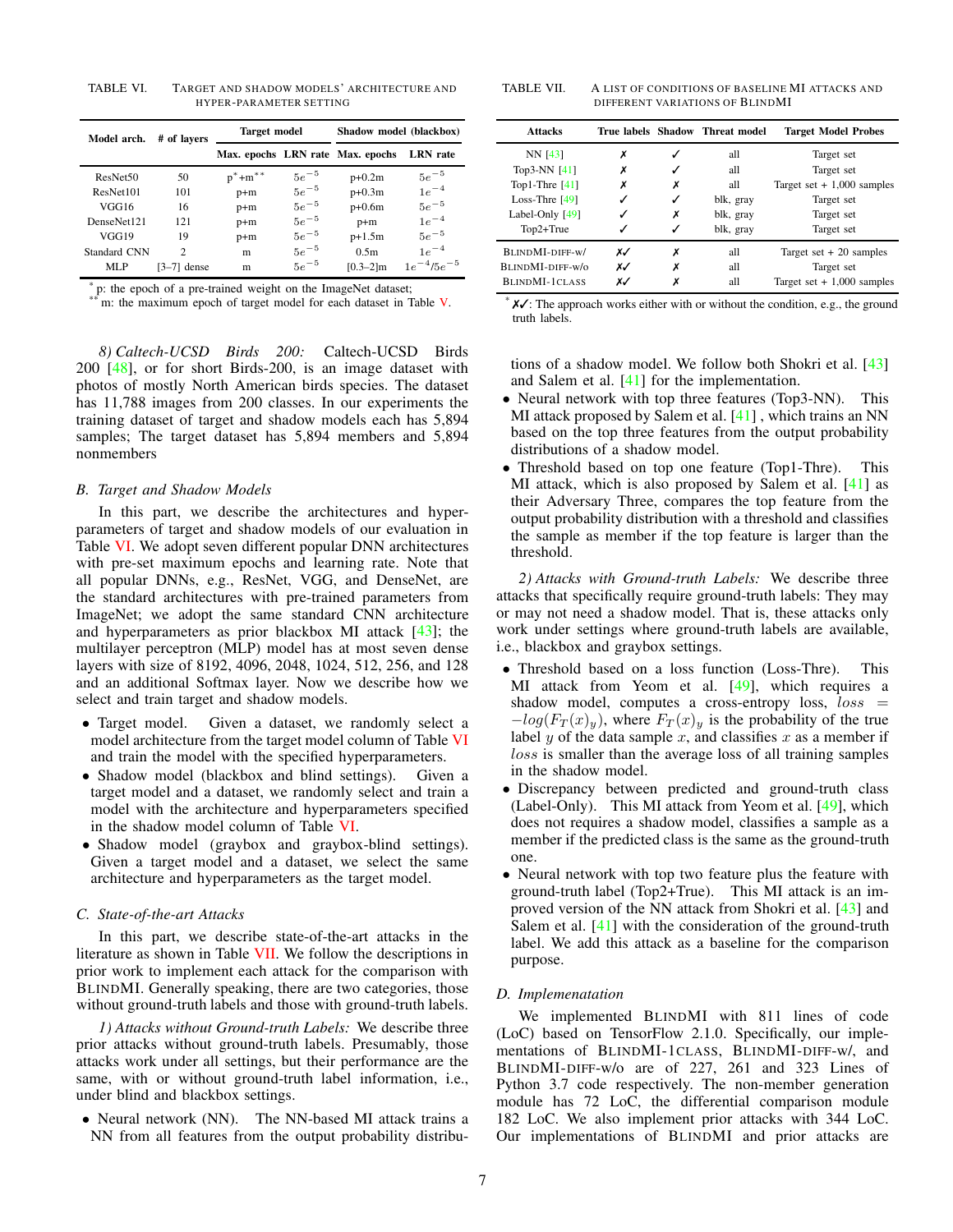open-source and available at this anonymous repository: [https://github.com/hyhmia/BlindMI.](https://github.com/hyhmia/BlindMI)

# V. EVALUATION

We first introduce the evaluation metrics and several research questions (RQs). Then, we show the performances of MI attacks under different settings based on different RQs, and explain what we learn from the results in details.

# *A. Evaluation Metrics, Experimental Setting and Research Questions*

We mainly use F1-score, the harmonic mean of precision and recall, as our evaluation metrics, because F1-score represents a trade-off between precision and recall. Specifically, Precision represents the ratio of real-true members predicted among all the positive membership predictions made by an adversary, and Recall demonstrates the ratio of true members predicted by an adversary among all the real-true members. We adopt the batch mode for BLINDMI in our experiments. Following the prior work [\[41\]](#page-16-8), in the Blind and Graybox-Blind settings, we select the top three feature values for all variations of BLINDMI; in the Blackbox and Graybox settings, we select the top two feature values plus the value of the ground-truth class. All the experiments are performed using the GeForce RTX 2080 graphics cards (NVIDIA).

Our evaluation aims to answer the following RQs.

- *RQ1 [All Settings]:* What is the performance of all variations of BLINDMI compared with state-of-the-art MI attacks under different settings?
- *RQ2 [Blackbox Setting]:* How does BLINDMI perform under existing defenses against MI attacks?
- *RQ3 [Blind Setting]:* What is the performance of BLINDMI for different quality and size of the non-member set?
- *RQ4 [Blind Setting]:* How do different initial classifiers and kernel functions affect the performance of BLINDMI-DIFF?
- *RQ5 [Blind Setting]:* How long and how many moves and iterations are needed for BLINDMI-DIFF to converge?
- *RQ6 [Blackbox Setting]:* What is the performance of BLINDMI under different real-world settings, e.g., nonmember-to-member ratio and number of target model's classes?

# *B. RQ1: Attack Performance With Different Settings*

In this subsection, we evaluate and compare the Precision, Recall, and F1-score of BLINDMI and existing attacks in Section [IV-C.](#page-6-2) Our setting for this RQ is that the nonmember dataset size of BLINDMI-DIFF-w/ is 20, the nonmember dataset size of BLINDMI-1CLASS is 1,000, and BLINDMI-DIFF-w/o does not need additional nonmembers. The target dataset sizes depending on the problem domain are shown in Table [V.](#page-5-0) Each attack is performed ten times with a new target and shadow model with different training datasets, model architectures and hyperparameters each time. Then, we obtain the average values of F1-score together with the standard error of the mean among the ten attacks.

Table [VIII](#page-8-0) shows the Precision, Recall and F1-score of different attacks under four adversarial settings. The best performances of all attacks under different settings are highlighted with different colors (blue for recall, green for precision, and red for F1-score.) Note that if the performance of a prior attack, e.g., NN-based, is the same with and without ground truth label, we only show the attack once under the blind and graybox-blind settings. We do show BLINDMI multiple times under different settings for ease of comparison. Next, we introduce several observations from our experiments.

[Observation RQ1-1] BLINDMI *significantly outperforms state-of-the-art MI attacks under all settings in terms of F1 score.*

The first observation is that BLINDMI outperforms stateof-the-art MI attacks under all settings: The reason is that BLINDMI extracts membership semantics directly from the target model via probing. Sometimes, the performance boost is over 20%, e.g., for the Adult and BIRDS-200 datasets under the blind setting. As a comparison, no single prior attack dominates the performance in F1-score. Consider the blind setting for example. Top1-Thre is the best for the EyePACS dataset except for BLINDMI; NN is the best for the CH-MNIST dataset except for BLINDMI; and Top3-NN outperforms all methods for the Purchase-50. The reason is that no prior attacks extract enough membership semantics as BLINDMI does.

[Observation RQ1-2] *The introduction of ground-truth labels improves attack performance, but to a limited degree for* BLINDMI*.*

The second observation is about how the introduction of ground-truth labels affects attack performance. The performance boost is sometimes significant for prior attacks. Take Purchase-50 for example. The best average F1-score under the blind setting is 59.6%, but the average F1-score increases to 72.1%, a 12.5% increase, under the blackbox setting.

As a comparison, the best performance boost of BLINDMI with the ground truth label is 2.9% for the EyePACS dataset. That said, although ground-truth labels introduce additional membership semantics, the semantics introduction is limited in terms of F1-score improvement.

[Observation RQ1-3] *Shadow model quality plays an important role in some existing attacks.*

The third observation is about how different shadow models affect the attack performance. First, BLINDMI does not need a shadow model and therefore BLINDMI's performance is the same with or without shadow model. Second, the performance of some existing attacks varies a lot given different shadow models. Take the NN attack for BIRDS-200 under the blind setting for example. The average F1-score is 58.3, but the standard error is 15.0 with a confidence of 68.3%. That said, the choice of shadow models is crucial in the performance of existing attacks with shadow models.

[Observation RQ1-4] BLINDMI-DIFF*-w/ performs the best among all three variations in terms of F1-score, while* BLINDMI-DIFF*-w/o does not need additional probes to the target model.*

Table [VIII](#page-8-0) shows that BLINDMI-DIFF-w/ is the best comparing with BLINDMI-DIFF-w/o and BLINDMI-1CLASS. At the same time, BLINDMI-DIFF-w/ does require 20 additional probes to the target model to generate a non-member set. If the adversary's access to the target model is restricted to the target dataset, BLINDMI-DIFF-w/o is an alternative option as opposed to BLINDMI-DIFF-w/.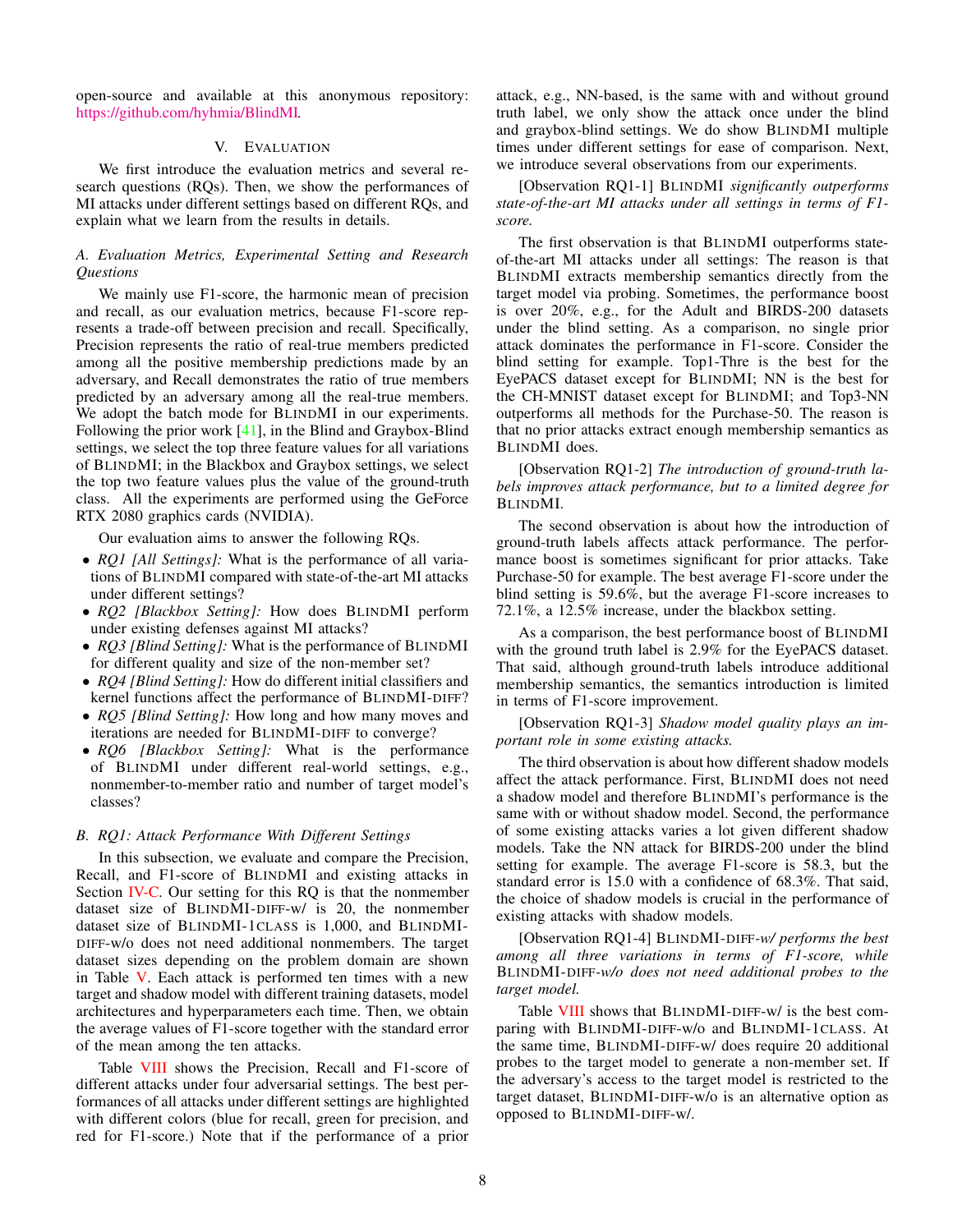TABLE VIII. PRECISION, RECALL, F1-SCORE (%) WITH STANDARD ERROR OF THE MEAN OF PRIOR ATTACKS AND BLINDMI UNDER FOUR DIFFERENT ADVERSARIAL SETTINGS (BLUE INDICATES THE HIGHEST RECALL, GREEN THE HIGHEST PRECIS ION, AND RED THE HIGHEST F1-SCORE FOR EACH SETTING).

<span id="page-8-0"></span>

|            | Attack                | Metric                | Adult                                  | <b>EyePACS</b>                       | <b>CH-MNIST</b>                    | Location                           | Purchase-50                        | <b>Texas</b>                       | <b>CIFAR-100</b>                   | Birds-200                          |
|------------|-----------------------|-----------------------|----------------------------------------|--------------------------------------|------------------------------------|------------------------------------|------------------------------------|------------------------------------|------------------------------------|------------------------------------|
|            |                       | Precision             | $49.9 \pm 0.30$                        | $56.6 \pm 3.80$                      | $62.5 \pm 0.62$                    | $68.9 \pm 5.09$                    | $61.0 \pm 1.64$                    | $62.5 \pm 3.02$                    | $73.2 \pm 12.1$                    | $95.1 \pm 1.90$                    |
|            | NN                    | Recall                | $35.1 \pm 10.1$                        | $90.5 \pm 9.58$                      | $85.8 \pm 8.22$                    | $93.6 \pm 6.39$                    | $67.1 \pm 19.9$                    | $99.8 \pm 0.15$                    | $99.5 \pm 0.28$                    | $53.5 \pm 27.5$                    |
|            |                       | F1-Score<br>Precision | $40.6 \pm 7.32$<br>$49.8 \pm 0.37$     | $69.1 \pm 0.02$<br>$55.7 \pm 3.69$   | $71.7 \pm 3.53$<br>$62.1 \pm 0.19$ | $78.4 \pm 3.23$<br>$69.1 \pm 4.98$ | $59.4 \pm 11.9$<br>$61.0 \pm 1.73$ | $76.7 \pm 2.20$<br>$62.5 \pm 2.80$ | $83.1 \pm 3.53$<br>$70.3 \pm 9.33$ | $58.3 \pm 27.4$<br>$98.1 \pm 0.08$ |
| Blind      | Top3-NN               | Recall                | $20.2 \pm 7.34$                        | $93.3 \pm 6.58$                      | $84.8 \pm 9.70$                    | $92.8 \pm 7.17$                    | $67.6 \pm 19.9$                    | $99.9 \pm 0.08$                    | $99.6 \pm 0.11$                    | $60.3 \pm 23.1$                    |
|            |                       | F1-Score              | $26.7 \pm 7.25$                        | $69.5 \pm 1.04$                      | $70.9 \pm 4.03$                    | $78.1 \pm 3.39$                    | $59.6 \pm 12.1$                    | $76.8 \pm 2.07$                    | $81.7 \pm 6.66$                    | $68.6 \pm 21.3$                    |
|            | Top1-Threshold        | Precision<br>Recall   | $0.51 \pm 0.23$<br>$31.3 \pm 13.6$     | $99.9 \pm 0.03$<br>$55.2 \pm 0.51$   | $74.7 \pm 24.9$<br>$40.9 \pm 13.7$ | $14.1 \pm 2.93$<br>$63.7 \pm 1.60$ | $61.6 \pm 12.1$<br>$63.2 \pm 1.97$ | $0.34 \pm 0.20$<br>$24.6 \pm 14.2$ | $97.2 \pm 1.70$<br>$86.2 \pm 3.55$ | $99.9 \pm 0.06$<br>$57.9 \pm 0.81$ |
|            |                       | F1-Score              | $1.01 \pm 0.44$                        | $71.1 \pm 0.42$                      | $52.8 \pm 17.6$                    | $22.7 \pm 3.87$                    | 53.5 $\pm$ 7.26                    | $0.67 \pm 0.38$                    | $92.8 \pm 1.72$                    | $71.4 \pm 0.65$                    |
|            | BlindMI-Diff-w/       | Precision             | $50.0 \pm 0.03$                        | $66.2 \pm 2.80$                      | $65.4 \pm 2.52$                    | $75.9 \pm 1.44$                    | $66.0 \pm 0.55$                    | $76.1 \pm 1.06$                    | $90.7 \pm 0.86$                    | $95.5 \pm 0.08$                    |
|            |                       | Recall<br>F1-Score    | $90.4 \pm 5.95$<br>$64.2 \pm 1.59$     | $94.4 \pm 3.35$<br>$77.7 \pm 0.80$   | $88.8 \pm 2.04$<br>$75.1 \pm 1.49$ | $99.9 \pm 0.08$<br>$86.2 \pm 0.90$ | $95.2 \pm 1.38$<br>$78.0 \pm 0.31$ | $97.4 \pm 1.64$<br>$85.5 \pm 0.80$ | $97.4 \pm 0.37$<br>$93.9 \pm 0.63$ | $98.2 \pm 0.26$<br>$96.8 \pm 0.09$ |
|            |                       | Precision             | $50.5 \pm 0.05$                        | $60.3 \pm 1.26$                      | $63.3 \pm 1.60$                    | $71.5 \pm 0.87$                    | $61.7 \pm 0.38$                    | $69.2 \pm 4.09$                    | $86.1 \pm 0.78$                    | $94.5 \pm 0.24$                    |
|            | BlindMI-Diff-w/o      | Recall                | $84.2 \pm 4.05$                        | $99.3 \pm 0.10$                      | $92.4 \pm 2.68$                    | $99.9 \pm 0.04$                    | $99.5 \pm 0.25$                    | $97.6 \pm 1.83$                    | $98.9 \pm 0.60$                    | $98.0 \pm 0.80$                    |
|            |                       | F1-Score<br>Precision | $62.7 \pm 1.12$<br>$49.9 \pm 0.07$     | $75.0 \pm 1.40$<br>$64.7 \pm 2.41$   | $75.1 \pm 1.89$<br>$59.0 \pm 1.13$ | $83.3 \pm 0.57$<br>$63.4 \pm 0.44$ | $76.2 \pm 0.25$<br>$61.1 \pm 1.38$ | $80.7 \pm 2.37$<br>$70.9 \pm 1.11$ | $92.1 \pm 1.15$<br>$83.5 \pm 0.40$ | $96.2 \pm 0.26$<br>$83.8 \pm 11.9$ |
|            | <b>BlindMI-1Class</b> | Recall                | $56.5 \pm 5.85$                        | $94.4 \pm 0.01$                      | $94.8 \pm 1.41$                    | $99.7 \pm 0.27$                    | $98.1 \pm 0.71$                    | $97.2 \pm 2.07$                    | $98.9 \pm 0.69$                    | $99.1 \pm 0.60$                    |
|            |                       | F1-Score              | $52.6 \pm 2.47$                        | $76.8 \pm 1.70$                      | $72.8 \pm 1.27$                    | $77.6 \pm 0.33$                    | $77.1 \pm 0.50$                    | $81.9 \pm 0.07$                    | $90.6 \pm 0.52$                    | $90.3 \pm 6.77$                    |
|            | Top2+True             | Precision<br>Recall   | $49.8 \pm 0.10$<br>$59.6 \pm 14.5$     | $58.9 \pm 1.45$<br>$97.4 \pm 2.53$   | $62.4 \pm 1.92$<br>$95.3 \pm 1.63$ | $72.0 \pm 3.56$<br>$99.3 \pm 0.74$ | $62.3 \pm 1.69$<br>$71.1 \pm 18.3$ | $71.7 \pm 1.95$<br>$99.9 \pm 0.05$ | $69.4 \pm 11.3$<br>$99.9 \pm 0.08$ | $94.9 \pm 3.55$<br>$63.8 \pm 35.9$ |
|            |                       | F1-Score              | $52.1 \pm 6.27$                        | $73.4 \pm 0.41$                      | $75.4 \pm 1.84$                    | $83.3 \pm 2.24$                    | $62.9 \pm 10.7$                    | $83.4 \pm 1.29$                    | $80.9 \pm 7.85$                    | $69.5 \pm 25.6$                    |
|            |                       | Precision             | $64.4 \pm 2.07$                        | $58.5 \pm 0.72$                      | $64.0 \pm 1.45$                    | $54.1 \pm 26.6$                    | $61.6 \pm 3.20$                    | $79.4 \pm 12.4$                    | $76.0 \pm 8.08$                    | $98.4 \pm 0.15$                    |
|            | Loss-Threshold        | Recall<br>F1-Score    | $49.9 \pm 0.04$<br>$56.2 \pm 0.77$     | $99.9 \pm 0.02$<br>$73.8 \pm 0.57$   | $82.6 \pm 8.06$<br>$71.8 \pm 4.01$ | $66.3 \pm 2.03$<br>$47.7 \pm 19.7$ | $52.8 \pm 23.3$<br>$48.1 \pm 18.6$ | $63.1 \pm 8.94$<br>$69.6 \pm 9.60$ | $99.2 \pm 0.64$<br>$85.6 \pm 5.09$ | $57.6 \pm 17.1$<br>$71.2 \pm 13.7$ |
|            |                       | Precision             | $46.5 \pm 3.04$                        | $57.2 \pm 0.10$                      | $55.1 \pm 1.90$                    | $60.3 \pm 0.16$                    | $56.4 \pm 0.08$                    | $66.3 \pm 0.70$                    | $75.3 \pm 0.47$                    | $76.1 \pm 1.26$                    |
|            | Label-Only            | Recall<br>F1-Score    | $71.7 \pm 9.54$<br>$56.2 \pm 5.28$     | $99.9 \pm 0.01$<br>$72.8 \pm 0.09$   | $99.8 \pm 0.10$<br>$70.9 \pm 1.54$ | $99.3 \pm 0.47$<br>$75.3 \pm 0.12$ | $99.9 \pm 0.04$<br>72.1 $\pm$ 0.07 | $99.9 \pm 0.08$<br>$79.7 \pm 0.50$ | $99.1 \pm 0.47$<br>$85.5 \pm 0.47$ | $99.9 \pm 0.01$<br>$86.4 \pm 0.81$ |
| Blackbox   |                       | Precision             | $50.0 \pm 0.01$                        | $70.8 \pm 3.23$                      | $64.0 \pm 2.50$                    | $78.1 \pm 1.03$                    | $66.7 \pm 0.78$                    | $77.0 \pm 0.53$                    | $91.0 \pm 0.17$                    | $95.3 \pm 0.49$                    |
|            | BlindMI-Diff-w/       | Recall                | $97.0 \pm 1.18$                        | $93.7 \pm 0.47$                      | $97.9 \pm 0.88$                    | $98.9 \pm 0.93$                    | $99.8 \pm 0.07$                    | $99.2 \pm 0.54$                    | $98.9 \pm 0.49$                    | $99.2 \pm 0.59$                    |
|            | BlindMI-Diff-w/o      | F1-Score<br>Precision | $66.0 \pm 0.28$<br>$50.0 \pm 0.07$     | $80.6 \pm 1.90$<br>$62.9 \pm 0.10$   | $77.2 \pm 1.83$<br>$62.3 \pm 0.53$ | $87.3 \pm 0.70$<br>74.4 $\pm$ 0.61 | $79.9 \pm 0.57$<br>$63.6 \pm 0.27$ | $86.7 \pm 0.37$<br>$74.1 \pm 1.62$ | $94.8 \pm 0.14$<br>$88.2 \pm 0.93$ | $97.2 \pm 0.03$<br>$93.9 \pm 0.50$ |
|            |                       | Recall                | $90.1 \pm 1.61$                        | $99.6 \pm 0.17$                      | $92.1 \pm 1.29$                    | $99.9 \pm 0.01$                    | $99.5 \pm 0.02$                    | $97.4 \pm 1.83$                    | $98.8 \pm 0.68$                    | $99.0 \pm 0.76$                    |
|            |                       | F1-Score              | $64.2 \pm 0.27$                        | $77.1 \pm 0.13$                      | $74.3 \pm 0.80$                    | $85.3 \pm 0.39$                    | $77.6 \pm 0.19$                    | 84.1 $\pm$ 0.42                    | $93.2 \pm 0.82$                    | $96.4 \pm 0.09$                    |
|            | <b>BlindMI-1Class</b> | Precision<br>Recall   | $50.0 \pm 0.08$<br>69.9 $\pm$ 0.04     | $67.3 \pm 2.38$<br>$96.6 \pm 0.62$   | $62.5 \pm 2.80$<br>$96.2 \pm 1.02$ | $67.3 \pm 1.66$<br>$99.9 \pm 0.03$ | $64.4 \pm 0.39$<br>$99.0 \pm 0.22$ | $71.5 \pm 1.57$<br>$99.3 \pm 0.06$ | $90.8 \pm 0.68$<br>$97.6 \pm 0.39$ | $95.8 \pm 0.53$<br>$97.1 \pm 1.88$ |
|            |                       | F1-Score              | $58.3 \pm 0.07$                        | $79.3 \pm 1.44$                      | $75.6 \pm 1.90$                    | $80.4 \pm 1.19$                    | $78.0 \pm 0.32$                    | $83.4 \pm 1.03$                    | $94.0 \pm 0.47$                    | $96.4 \pm 0.33$                    |
|            |                       | Precision             | $50.2 \pm 0.14$                        | $62.1 \pm 0.82$                      | $62.2 \pm 0.87$                    | $74.8 \pm 1.14$                    | $64.2 \pm 0.57$                    | $72.4 \pm 1.75$                    | $90.4 \pm 1.02$                    | $95.7 \pm 0.56$                    |
|            | ${\rm NN}$            | Recall<br>F1-Score    | $64.1 \pm 16.7$<br>$54.3 \pm 5.50$     | $96.1 \pm 2.23$<br>$72.3 \pm 0.08$   | $90.2 \pm 4.21$<br>$73.5 \pm 1.99$ | $99.8 \pm 0.04$<br>$85.6 \pm 0.71$ | $96.4 \pm 1.65$<br>$77.0 \pm 0.36$ | $98.5 \pm 1.22$<br>$83.4 \pm 0.83$ | $96.2 \pm 0.27$<br>$93.2 \pm 0.46$ | 97.8 $\pm$ 0.05<br>$96.8 \pm 0.28$ |
|            |                       | Precision             | $50.2 \pm 0.21$                        | $60.7 \pm 1.10$                      | $62.0 \pm 0.77$                    | $75.0 \pm 1.06$                    | $64.1 \pm 0.47$                    | $72.0 \pm 1.65$                    | $90.4 \pm 0.86$                    | $89.9 \pm 0.08$                    |
|            | Top3-NN               | Recall                | $69.9 \pm 25.7$                        | $97.5 \pm 1.56$                      | $90.7 \pm 3.87$                    | $99.9 \pm 0.05$                    | $97.2 \pm 1.14$                    | $99.1 \pm 0.69$                    | $96.3 \pm 0.15$                    | $96.8 \pm 0.14$                    |
|            |                       | F1-Score<br>Precision | $56.4 \pm 9.27$<br>$0.51 \pm 0.23$     | $74.8 \pm 0.37$<br>$99.9 \pm 0.03$   | $73.6 \pm 1.80$<br>$74.7 \pm 24.9$ | $85.7 \pm 0.69$<br>$14.1 \pm 2.93$ | $77.2 \pm 0.34$<br>$61.6 \pm 12.1$ | $83.4 \pm 0.90$<br>$0.34 \pm 0.20$ | $93.2 \pm 0.80$<br>$97.2 \pm 1.70$ | $93.2 \pm 0.03$<br>$99.9 \pm 0.06$ |
|            | Top1-Threshold        | Recall                | $31.3 \pm 13.6$                        | $55.2 \pm 0.51$                      | $40.9 \pm 13.7$                    | $63.7 \pm 1.60$                    | $63.2 \pm 1.97$                    | $24.6 \pm 14.2$                    | $86.2 \pm 3.55$                    | $57.9 \pm 0.81$                    |
| Gray-Blind |                       | F1-Score<br>Precision | $1.01 \pm 0.44$<br>$50.0 \pm 0.03$     | $71.1 \pm 0.42$<br>$66.2 \pm 2.80$   | $52.8 \pm 17.6$<br>$65.4 \pm 2.52$ | $22.7 \pm 3.87$<br>$75.9 \pm 1.44$ | $53.5 \pm 7.26$<br>$66.0 \pm 0.55$ | $0.67 \pm 0.38$<br>$76.1 \pm 1.06$ | $92.8 \pm 1.72$<br>$90.7 \pm 0.86$ | $71.4 \pm 0.65$<br>$95.5 \pm 0.08$ |
|            | BlindMI-Diff-w/       | Recall                | $90.4 \pm 5.95$                        | $94.4 \pm 3.35$                      | $88.8 \pm 2.04$                    | $99.9 \pm 0.08$                    | $95.2 \pm 1.38$                    | $97.4 \pm 1.64$                    | $97.4 \pm 0.37$                    | $98.2 \pm 0.26$                    |
|            |                       | F1-Score              | $64.2 \pm 1.59$                        | $77.7 \pm 0.80$                      | $75.1 \pm 1.49$                    | $86.2 \pm 0.90$                    | $78.0 \pm 0.31$                    | $85.5 \pm 0.80$                    | $93.9 \pm 0.63$                    | $96.8 \pm 0.09$                    |
|            | BlindMI-Diff-w/o      | Precision<br>Recall   | $50.5 \,\pm\, 0.05$<br>$84.2 \pm 4.05$ | $60.3 \pm 1.26$<br>$99.3 \pm 0.10$   | $63.3 \pm 1.60$<br>$92.4 \pm 2.68$ | $71.5 \pm 0.87$<br>$99.9 \pm 0.04$ | $61.7 \pm 0.38$<br>$99.5 \pm 0.25$ | $69.2 \pm 4.09$<br>$97.6 \pm 1.83$ | $86.1 \pm 0.78$<br>$98.9 \pm 0.60$ | $94.5 \pm 0.24$<br>$98.0 \pm 0.80$ |
|            |                       | F1-Score              | $62.7 \pm 1.12$                        | $75.0 \pm 1.40$                      | $75.1 \pm 1.89$                    | $83.3 \pm 0.57$                    | $76.2 \pm 0.25$                    | $80.7 \pm 2.37$                    | $92.1 \pm 1.15$                    | $96.2 \pm 0.26$                    |
|            |                       | Precision             | $49.9 \pm 0.07$                        | $64.7 \pm 2.41$                      | $59.0 \pm 1.13$                    | $63.4 \pm 0.44$                    | $61.1 \pm 1.38$                    | $70.9 \pm 1.11$                    | $83.5 \pm 0.40$                    | $83.8 \pm 11.9$                    |
|            | <b>BlindMI-1Class</b> | Recall<br>F1-Score    | $56.5 \pm 5.85$<br>52.6 $\pm$ 2.47     | $94.4 \pm 0.01$<br>$76.8 \pm 1.70$   | $94.8 \pm 1.41$<br>$72.8 \pm 1.27$ | $99.7 \pm 0.27$<br>$77.6 \pm 0.33$ | $98.1 \pm 0.71$<br>77.1 $\pm$ 0.50 | $97.2 \pm 2.07$<br>$81.9 \pm 0.07$ | $98.9 \pm 0.69$<br>$90.6 \pm 0.52$ | $99.1 \pm 0.60$<br>$90.3 \pm 6.77$ |
|            |                       | Precision             | $50.0 \pm 0.04$                        | $63.7 \pm 1.53$                      | $62.8 \pm 1.65$                    | $75.4 \pm 0.85$                    | $65.1 \pm 0.38$                    | $75.1 \pm 0.28$                    | $90.6 \pm 0.68$                    | $95.7 \pm 0.48$                    |
|            | Top2+True             | Recall                | $96.8 \pm 2.22$                        | $98.4 \pm 1.38$                      | $93.4 \pm 2.95$                    | $99.9 \pm 0.04$                    | $98.3 \pm 0.66$                    | $99.9 \pm 0.01$                    | $97.3 \pm 0.42$                    | 98.1 $\pm 0.13$                    |
|            |                       | F1-Score<br>Precision | $66.0 \pm 0.50$<br>$66.4 \pm 2.38$     | $77.3\,\pm\,0.69$<br>$96.0 \pm 3.93$ | $75.1 \pm 2.03$<br>$84.4 \pm 4.83$ | $86.0 \pm 0.55$<br>$77.2 \pm 10.5$ | $78.4 \pm 0.25$<br>$79.1 \pm 5.41$ | $85.7 \pm 0.18$<br>$75.4 \pm 9.79$ | $93.8 \pm 0.53$<br>$84.9 \pm 8.05$ | $96.9 \pm 0.18$<br>$75.4 \pm 1.26$ |
|            | Loss-Threshold        | Recall                | $50.0 \pm 0.07$                        | $64.1 \pm 2.70$                      | $64.5 \pm 2.07$                    | $75.6 \pm 1.79$                    | $66.1 \pm 0.85$                    | $79.5 \pm 0.64$                    | $90.8 \pm 3.06$                    | $98.2 \pm 0.23$                    |
|            |                       | F1-Score              | $57.0 \pm 0.84$                        | $76.8 \pm 0.68$                      | $73.0 \pm 2.90$                    | $75.9 \pm 4.96$                    | $71.8 \pm 2.70$                    | $76.5 \pm 4.81$                    | $87.1 \pm 3.39$                    | $85.3 \pm 0.89$                    |
|            | Label-Only            | Precision<br>Recall   | $46.5 \pm 0.30$<br>$71.7 \pm 9.54$     | $57.2 \pm 0.10$<br>$99.9 \pm 0.01$   | $55.1 \pm 1.90$<br>$99.8 \pm 0.10$ | $60.4 \pm 0.16$<br>$99.3 \pm 0.47$ | $56.4 \pm 0.08$<br>$99.9 \pm 0.04$ | $66.3 \pm 0.90$<br>$99.9 \pm 0.08$ | $75.3 \pm 0.47$<br>$99.1 \pm 0.47$ | $76.1 \pm 1.26$<br>$57.9 \pm 0.81$ |
|            |                       | F1-Score              | $56.2 \pm 5.28$                        | $72.8 \pm 0.09$                      | $70.9 \pm 1.54$                    | $75.3 \pm 0.12$                    | 72.1 $\pm$ 0.07                    | $79.7 \pm 0.50$                    | $85.5 \pm 0.47$                    | $86.4 \pm 0.81$                    |
| Graybox    | BlindMI-Diff-w/       | Precision             | $50.0 \pm 0.01$                        | $70.8 \pm 3.23$                      | $64.0 \pm 2.50$                    | $78.1 \pm 1.0$                     | $66.7 \pm 0.78$                    | $77.0 \pm 0.53$                    | $91.1 \pm 0.17$                    | $95.3 \pm 0.49$                    |
|            |                       | Recall<br>F1-Score    | $97.0 \pm 1.18$<br>$66.0 \pm 0.30$     | $93.7 \pm 0.47$<br>$80.6 \pm 1.90$   | $97.7 \pm 0.88$<br>$77.2 \pm 1.83$ | $98.9 \pm 0.93$<br>$87.3 \pm 0.70$ | $99.8 \pm 0.07$<br>$79.9 \pm 0.57$ | $99.2 \pm 0.54$<br>$86.7 \pm 0.37$ | $98.9 \pm 0.49$<br>$94.8 \pm 0.14$ | $98.2 \pm 0.26$<br>$97.2 \pm 0.03$ |
|            |                       | Precision             | $50.0 \pm 0.07$                        | $62.9 \pm 0.10$                      | $62.3 \pm 0.53$                    | $74.4 \pm 0.61$                    | $63.6 \pm 0.27$                    | $74.1 \pm 1.62$                    | $88.2 \pm 0.93$                    | $93.9 \pm 0.50$                    |
|            | BlindMI-Diff-w/o      | Recall<br>F1-Score    | $90.1 \pm 1.61$<br>64.2 $\pm$ 0.27     | $99.6 \pm 0.17$<br>$77.1 \pm 0.13$   | $92.1 \pm 1.29$<br>$74.3 \pm 0.80$ | $99.9 \pm 0.01$<br>$85.3 \pm 0.39$ | $99.5 \pm 0.02$<br>$77.6 \pm 0.19$ | $97.4 \pm 1.83$<br>$84.1 \pm 0.42$ | $98.8 \pm 0.68$<br>$93.2 \pm 0.82$ | $99.0 \pm 0.76$<br>$96.4 \pm 0.09$ |
|            |                       | Precision             | $50.0 \pm 0.08$                        | $67.3 \pm 2.38$                      | $62.5 \pm 2.80$                    | $67.3 \pm 1.66$                    | $64.4 \pm 0.39$                    | $71.5 \pm 1.57$                    | $90.8 \pm 0.68$                    | $95.8 \pm 0.53$                    |
|            | <b>BlindMI-1Class</b> | Recall                | 69.9 $\pm$ 0.04                        | $96.6 \pm 0.62$                      | $96.2 \pm 1.02$                    | 99.9 $\pm$ 0.03                    | $99.0 \pm 0.22$                    | $99.9 \pm 0.06$                    | $97.6 \pm 0.39$                    | $97.4 \pm 0.05$                    |
|            |                       | F1-Score              | $58.3 \pm 0.07$                        | 79.3 $\pm$ 1.44                      | $75.6 \pm 1.90$                    | $80.4 \pm 1.19$                    | $78.0 \pm 0.32$                    | $83.4 \pm 1.03$                    | 94.0 $\pm$ 0.47                    | $96.4 \pm 0.33$                    |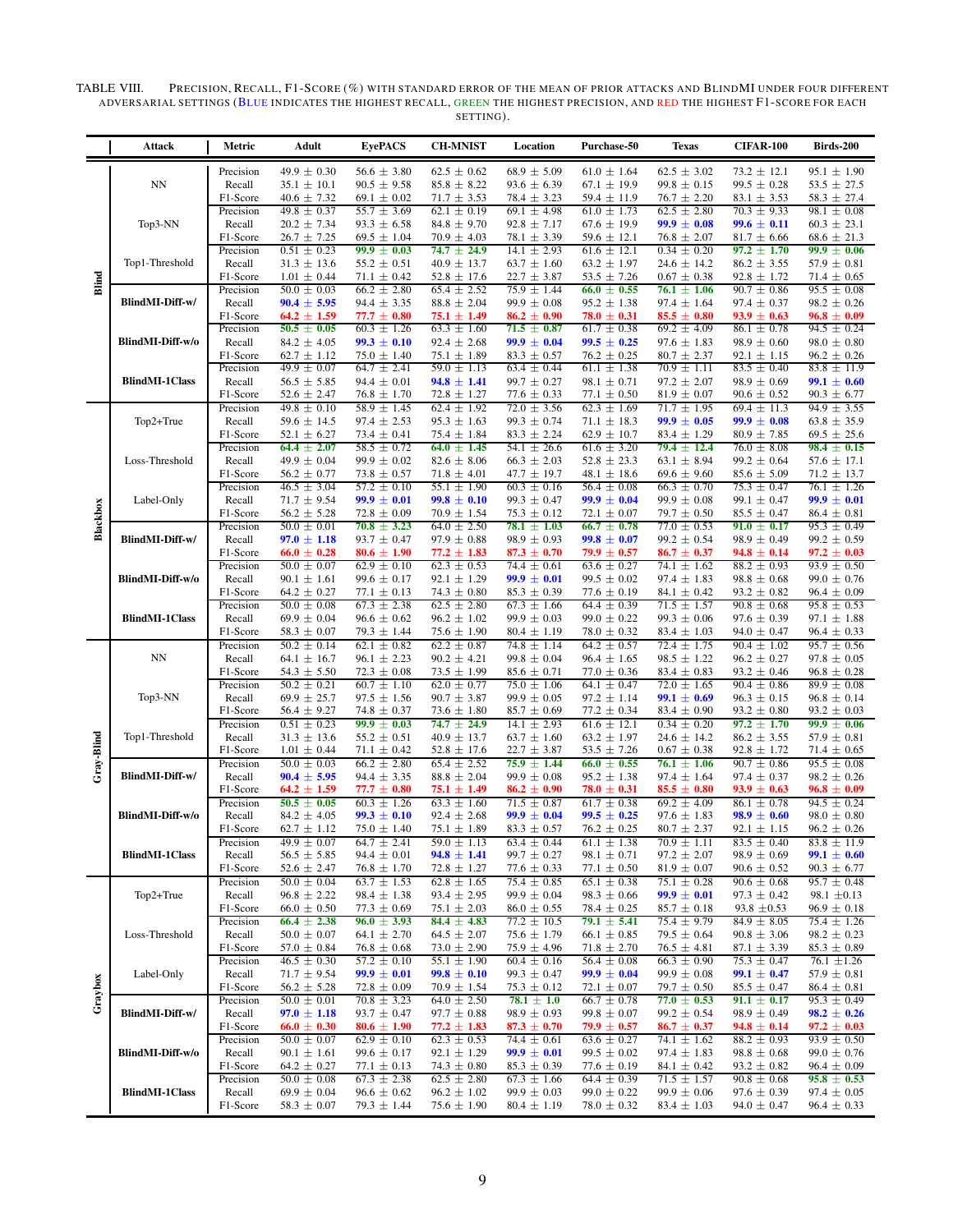[Observation RQ1-5] *The variation of* BLINDMI-1CLASS *is larger than the one of* BLINDMI-DIFF*.*

Take Birds-200 for example. The best performance of BLINDMI-1CLASS is higher than the one of BLINDMI-DIFF. The reason is that the performance of ML classifier depends on the training data: If many data samples lie along the decision boundary, the one-class model can learn the membership semantics and thus outperforms BLINDMI-DIFF.

# <span id="page-9-3"></span>*C. RQ2: Defenses*

In this subsection, we evaluate the performance of BLINDMI against state-of-the-art defenses of MI attacks. Note that we evaluate all the defenses under the blackbox setting because some attacks only work under the blackbox but not the blind setting. Now, we describe three general defense directions and representative works in each direction below.

- Output probability alteration based on adversarial example. Such a defense alters the output probabilities so that it becomes hard for an adversary to infer membership information. A representative approach in this category is called MemGuard  $[26]$ , which changes the output probability distribution so that it looks like an adversarial example to the inference model built by the adversary. We adopt the original implementation of MemGuard.<sup>[8](#page-9-0)</sup>
- Regularization-based fortification of ML model. Such a defense fortifies existing ML models, especially DNN, via regularization. Two representative approaches in this category are MMD+Mix-up [\[30\]](#page-16-16) (which include two previous defenses, namely dropout  $[49]$  and L2-Regularizer  $[41]$ ) and the adversarial regularization [\[36\]](#page-16-14). We implement our own version of MMD+Mix-up and adopt an open-source version of the adversarial regularization.<sup>[9](#page-9-1)</sup> Note that the MMD+Mixup defense is adaptive with a regularizer based on BlindMI, i.e., minimizing the cluster distance between members and non-members during the training process. As a comparison, the adversarial regularization is based on the NN attack, because it requires that the MI attack be differentiable with gradients while BlindMI is not. (If we adopt a differentiable distance function in adversarial regularization, adversarial regularization boils down to the MMD+Mixup method.)
- Differential privacy-based protection. Such a defense adds noise to the output to fool an adversary. A representative approach in this category is DP-Adam [\[1\]](#page-15-6) and we adopt an open-source version of DP-Adam.[10](#page-9-2)

Note that in our experiment, we adopt a dataset that is at least included in the corresponding defense paper for our evaluation. That is, we choose CH-MNIST for MemGuard and DP-Adam, and CIFAR-100 for MMD+Mix-up and Adversarial Regularization. Because these defenses adopted different datasets in the paper and we follow what what adopted.

*1) Attacks against MemGuard:* We first evaluate the performance of MemGuard under existing MI attacks. The utilityloss budget is set up as [0, 0.1, 0.3, 0.5, 0.7, 1.0] for MemGuard, which represents the percentage of altered outputs. We show the evaluation results in Figure  $3(a)$  and also make the following observations.

# [Observation RQ2-1] *Attacks with ground-truth labels generally have a higher F1-score than those without when attacking MemGuard.*

Our first observation is that MemGuard is generally vulnerable to attacks that utilize ground-truth labels. For example, the worst performing attacks are Top1-Threshold and Top3- NN, which will likely remove the output probability of the ground-truth labels. By contrast, the best performed attacks are Label-only, Top2+True, and BLINDMI, which are all able to utilize the ground-truth label information. The reason is that although MemGuard alters the output probabilities, it does not change the prediction class because MemGuard does not want to influence the legacy performance of the model.

There are two more things worth noting. First, the performance of NN is actually better than the one of Top3-NN. The reason is similarly: NN adopts all the probability scores of the output, which contains the one corresponding to the groundtruth label for certain; by contrast, Top3-NN only adopts the top three probability scores, which may not contains the one corresponding to the ground-truth label.

Second, Top2+True performs better than Label-only when the privacy budget is small, but then degrades quickly when the privacy budget increases. The reason is that when the budget is small, top two probability scores will provide some membership information. When the budget increases, the top two of more samples are altered, which affects the performance of Top2+True.

[Observation RQ2-2] BLINDMI *still outperforms all existing attacks even if the output probabilities were adversarially altered.*

Our second observation is that BLINDMI still performs the best among all attacks. The underlying reasons are two-fold. First, although adversarial examples are close to the decision boundary, the decision boundary itself is a hyper-dimensional manifold and the projection of members and non-members on the manifold are still far from each other, thus being distinguishable. Second, although MemGuard alters output probability scores, sufficient information still exist, because MemGuard does not change the prediction results.

*2) Attacks against DP-Adam:* In this part, we evaluate all existing attacks against DP-Adam under the noise multiplier as [0, 0.002, 0.004, 0.006, 0.008, 0.01]. The evaluation results are shown in Figure  $3(b)$  and we make the following observations.

[Observation RQ2-3] *Attacks relying on binary comparison tend to have a low F1-score against DP-Adam.*

The reason behind this observation is that differential privacy (DP) perpetuates the probability outputs so that the boundary between members and non-members is blurred. Therefore, the performances of Top1-Threshold and Loss-Threshold are the worst. Consider Top1-Threshold for example: It is hard to differentiate members and non-members based on a single threshold of the highest output probability score due to the perpetuation enforced by DP.

[Observation RQ2-4] BLINDMI *has a higher performance than Label-only regardless of when the privacy-utility budget is small or large, while Label-only attack degrades slower with a mid-size budget.*

<sup>8</sup><https://github.com/jjy1994/MemGuard>

<span id="page-9-0"></span><sup>9</sup><https://github.com/NNToan-apcs/python-DP-DL>

<span id="page-9-2"></span><span id="page-9-1"></span><sup>10</sup><https://github.com/tensorflow/privacy>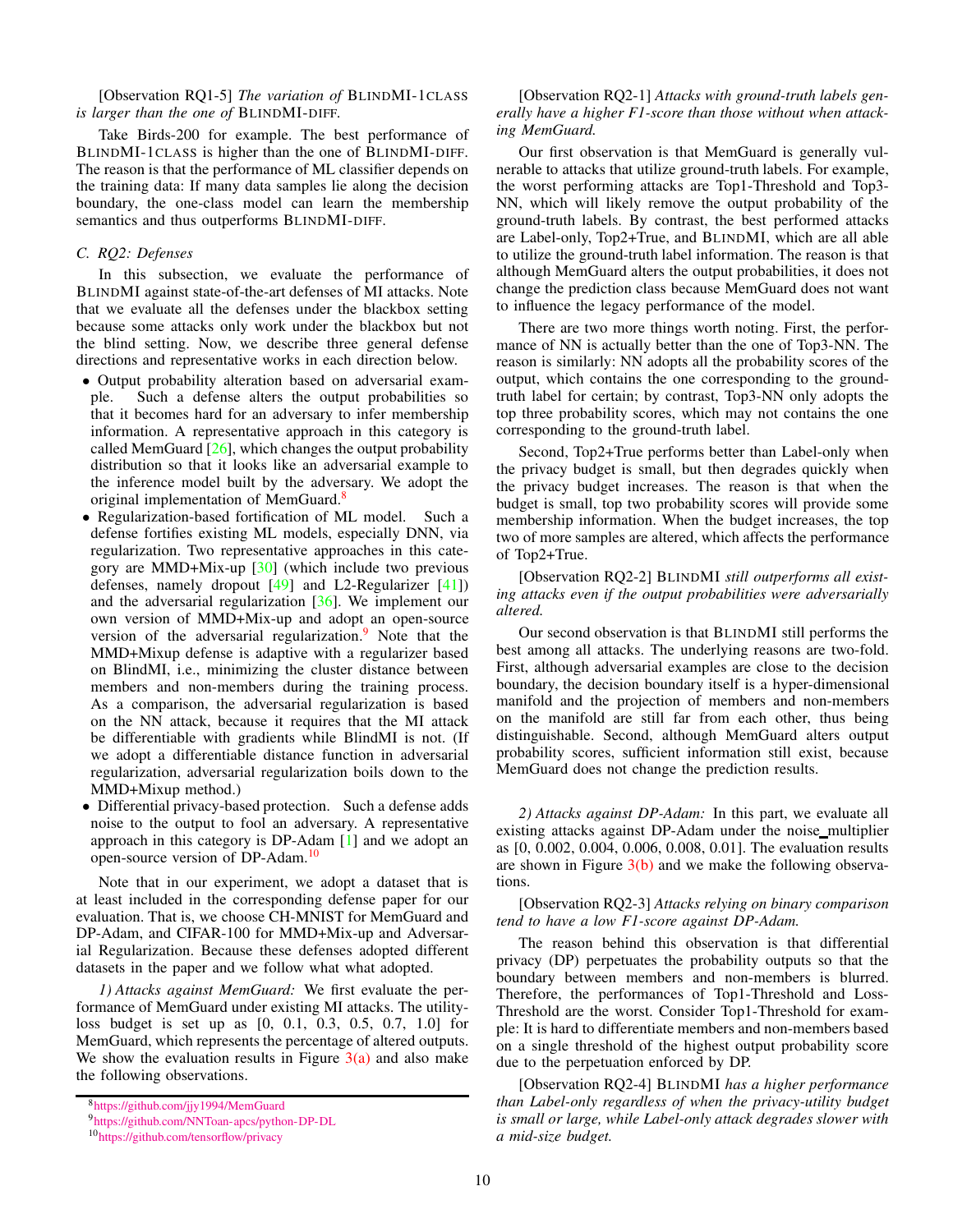The reason is that Label-only attack depends on the performance gap of the target model on the training and testing datasets. Such a gap persists with a mid-size budget, but starts to shrink quickly for a large budget—and that is why Labelonly's performance degrades finally with a large budget.

*3) Attacks against MMD+Mixup:* In this part, we evaluate all the MI attacks against MMD+Mixup with different privacyutility budgets, i.e., the loss weight in the MMD as [0, 0.1, 0.5, 1, 2.5, 5]. Note that this budget controls the tradeoff between privacy and utility: A larger privacy-utility budget increases privacy protection, but at the same time decreases the model's utility. The evaluation results are in Figure  $3(c)$ —BLINDMI clearly outperforms all existing attacks. We also make the following observation.

[Observation RQ2-5] *Attacks selecting more probability scores generally have a higher F1-score than those selecting less when attacking MMD+Mix-up.*

Specifically, Label-Only and Top1-Threshold are the worst when comparing with other attacks. The reason is that MMD+Mix-up also changes the target model's performance on the training dataset and therefore Label-Only and Top1- Threshold are heavily affected. As a comparison, other attacks also rely on the probability score of other classes, thus outperforming these two attacks.

*4) Attacks against Adversarial Regularization:* In this part, we evaluate all the MI attacks against the Adversarial Regularization  $[36]$  with different privacy-utility budget as  $[0, 0.3, 0.7, 0.7]$ 1, 1.5, 2]. BLINDMI clearly outperforms all existing attacks as shown in Figure  $3(d)$ . Now we describe our observations.

[Observation RQ2-6] *Ground-truth Label plays an important role in defeating Adversarial Regularization and the results depend on how such labels are used in the attack.*

Specifically, Label-Only, Top2+True and BLINDMI, which all adopt ground-truth labels, are the best three MI attacks among all, while Loss-Threshold, which also adopts groundtruth labels, is the worst. The reason is that Loss-Threshold relies on the training data of a shadow model, which is drastically different from a model trained with adversarial regularization.

[Observation RQ2-7] *Simple MI attacks, except for* BLINDMI*, tend to have a better performance.*

Specifically, Label-Only and Top1-Threshold performs well compared with other attacks. The reason is that although the adversarial regularization fortifies the model via regularization, the output probability, especially the probability score of the predicted class, still contains abundant information.

## *D. RQ3: Nonmember Set Quality and Size*

In this subsection, we evaluate how different generation methods and size of non-members affect the performance of BLINDMI, particularly BLINDMI-DIFF and BLINDMI-1CLASS. Without loss of generality, we use the EyePACS dataset and the blind setting: the target dataset consists of 20,000 samples and the size of non-member datasets changes from 20 to 10,000. Here are the settings used in the different non-member generation methods:

- Sample transformation. We adopt the Sobel operator.
- Random perpetuation. We adopt Gaussian noise with the mean value as zero and the variance as 0.001.
- Random generation. We adopt a uniform distribution in generating feature values.
- Cross-domain sample. We adopt samples from CH-MNIST.

We show our experiment results in Table [IX](#page-11-4) and also make the following observations.

[Observation RQ3-1] *The performance of* BLINDMI-DIFF *stays mostly stable with a little increase as opposed to a big increase of* BLINDMI-1CLASS *as the size of nonmember datasets increases.*

Our first observation of RQ3 is on how the size of nonmembers affects F1-score. The F1-score of BLINDMI-DIFF is almost constant with around 1% boost as the size increases from 20 to 10,000. As a comparison, the F1-score of BLINDMI-1CLASS has between 5% and 12% increase except for random generated non-members.

The reason is that BLINDMI-1CLASS adopts a learning model, particularly one-class SVM, which needs some training data to learn the underlying semantics. As a comparison, BLINDMI-DIFF directly compares the distribution between the target and the non-member, which is effective in extracting membership semantics from just a few samples.

[Observation RQ3-2] *The quality of sample transformation is the best, while the random generation of non-members is the worst among all four methods.*

Our second observation is on how different nonmember generation methods affect attack performance. Table [IX](#page-11-4) shows that sample transformation is the most effective method for both BLINDMI-DIFF and BLINDMI-1CLASS. Since the differences are relatively small, we perform two statistical tests, i.e., (i) the Mann-Whitney U test and the P-value, and (ii) the maximum mean discrepancy (MMD) tests, to demonstrate the statistical significance.

First, the U test value and P-value are shown in Table [X.](#page-11-5) A large U test value and P-value indicates that two sets are similar, indicating statistical insignificance. Random generation is significantly different from all three other methods; Cross-domain sample selection is more similar to random perpetuation than sample transformation.

Second, we show the MMD value with standard error of the mean between generated samples and real-world nonmembers. A smaller MMD value indicates that the generated samples are close to real-world nonmembers. Clearly, nonmember generated by the sample transformation is the closest to real-world nonmembers; those generated randomly are the farthest—the MMD value is even larger than the one of members. The reason is that random generated samples follow a uniform distribution, which are far from the member and non-member boundary.

# *E. RQ4:* BLINDMI-DIFF *with different classifiers and kernel functions*

In this subsection, we evaluate the performance of BLINDMI-DIFF with different internal parameters, e.g., BLINDMI-DIFF with different kernel functions and BLINDMI-DIFF-w/o with different initial separation classifiers. The performances of different kernel functions are in Table [XII](#page-12-0) and the ones of different classifiers in Table [XIII.](#page-12-1)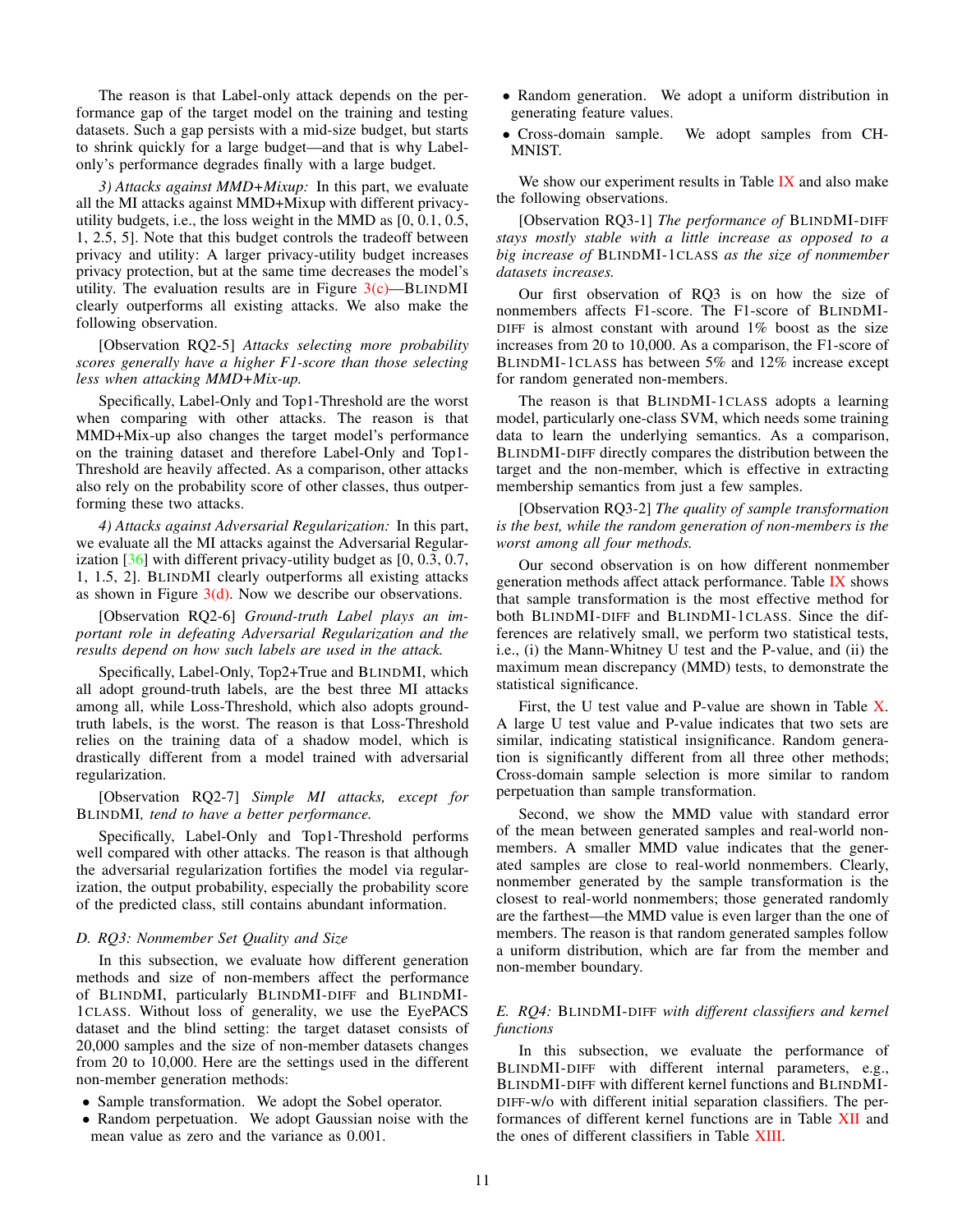<span id="page-11-0"></span>

<span id="page-11-4"></span>(c) MMD+Mix-up on CIFAR-100

<span id="page-11-3"></span><span id="page-11-1"></span>(d) Adversarial Regularization on CIFAR-100

<span id="page-11-2"></span>Fig. 3. F1-Score of Different MI attacks, i.e., state-of-the-art and BLINDMI, against a Target Model together with Corresponding Defenses.

TABLE IX. F1-SCORE(%) OF BLINDMI-DIFF/BLINDMI-1CLASS WITH STANDARD ERROR OF THE MEAN OF WITH NONMEMBER DATASETS GENERATED VIA DIFFERENT METHODS OF VARIED SIZE.

| Method $\setminus$ Size | 20                                                                                                                                                                                  | 50 | 100                                                                                                                                                                                                         | 200 | 1.000 | 10,000 |
|-------------------------|-------------------------------------------------------------------------------------------------------------------------------------------------------------------------------------|----|-------------------------------------------------------------------------------------------------------------------------------------------------------------------------------------------------------------|-----|-------|--------|
| Sample transform        | $77.7\pm0.80$ / $72.9\pm1.82$ $78.1\pm0.99$ / $74.4\pm1.43$ $77.9\pm1.58$ / $75.6\pm1.55$ $78.2\pm0.87$ / $76.3\pm1.67$ $78.4\pm1.01$ / $76.8\pm1.70$ $78.7\pm0.63$ / $77.5\pm1.31$ |    |                                                                                                                                                                                                             |     |       |        |
|                         | Random perpetuation 77.5±1.37 / 66.4±1.20 77.9±0.92 / 72.1±1.30 77.6±1.44 / 73.1±1.07 78.0±0.85 / 73.5±0.70 77.6±0.42 / 74.5±0.88 78.2±0.30 / 75.7±0.69                             |    |                                                                                                                                                                                                             |     |       |        |
|                         | Random generation 75.5±2.51 / 71.6±1.98 75.7±1.93 / 71.6±2.31 75.3±2.03 / 71.3±2.38 75.6±1.79 / 71.4±2.00 75.7±1.59 / 71.8±2.03 75.7±1.64 / 72.2±1.87                               |    |                                                                                                                                                                                                             |     |       |        |
| Cross domain            |                                                                                                                                                                                     |    | $77.9 \pm 1.26$ / 64.9 $\pm$ 1.99 78.0 $\pm$ 1.38 / 71.4 $\pm$ 1.46 78.1 $\pm$ 1.21 / 72.5 $\pm$ 1.60 78.1 $\pm$ 1.05 / 73.2 $\pm$ 1.09 77.8 $\pm$ 1.20 / 76.1 $\pm$ 1.33 77.6 $\pm$ 1.37 / 77.0 $\pm$ 0.93 |     |       |        |

TABLE X. MANN-WHITNEY U TEST VALUE (P-VALUE) OF F-1 SCORES OF BLINDMI-DIFF/BLINDMI-1CLASS WITH NONMEMBER SETS VIA DIFFERENT METHODS

<span id="page-11-5"></span>

|                     | Sample transform                             | Random perpetuation       | Random generation         | Cross domain              |
|---------------------|----------------------------------------------|---------------------------|---------------------------|---------------------------|
| Sample transform    | $18^*$ (0.4678 <sup>**</sup> ) / 18 (0.4678) |                           |                           |                           |
| Random perpetuation | 7(0.0455) / 7(0.0463)                        | 18 (0.4673) / 18 (0.4678) | -                         | $-$                       |
| Random generation   | 0(0.0024) / 0(0.0025)                        | 0(0.0023) / 7(0.0461)     | 18 (0.4657) / 18 (0.4673) | -                         |
| Cross domain        | 9.5(0.0981) / 7(0.0463)                      | 13 (0.2328) / 18 (0.4681) | 0(0.0023) / 10.5(0.1303)  | 18 (0.4673) / 18 (0.4678) |

\* : the larger the U value is, the more similar two datasets are.

\*\* : a p-value less than 0.05 indicates statistical significance.



|  | Sample trans   Random perp   Random generation   Cross domain   Training set                                                                            |  |
|--|---------------------------------------------------------------------------------------------------------------------------------------------------------|--|
|  | <b>0.194</b> ± <b>0.009</b> $\begin{bmatrix} 0.438 \pm 0.039 \end{bmatrix}$ 3.024 ± 1.024 $\begin{bmatrix} 0.225 \pm 0.015 \end{bmatrix}$ 1.864 ± 0.022 |  |

[Observation RQ4-1] *The Gaussian kernel outperforms other kernels in most of the cases.*

As shown in Table [XII,](#page-12-0) the Gaussian kernel outperforms other kernels in all the datasets of BLINDMI-DIFF-w/ and most of the datasets of BLINDMI-DIFF-w/o (except for CH-MNIST and CIFAR-100); the Laplacian kernel comes next due to its similarity to the Gaussian kernel (the former adopts L1-norm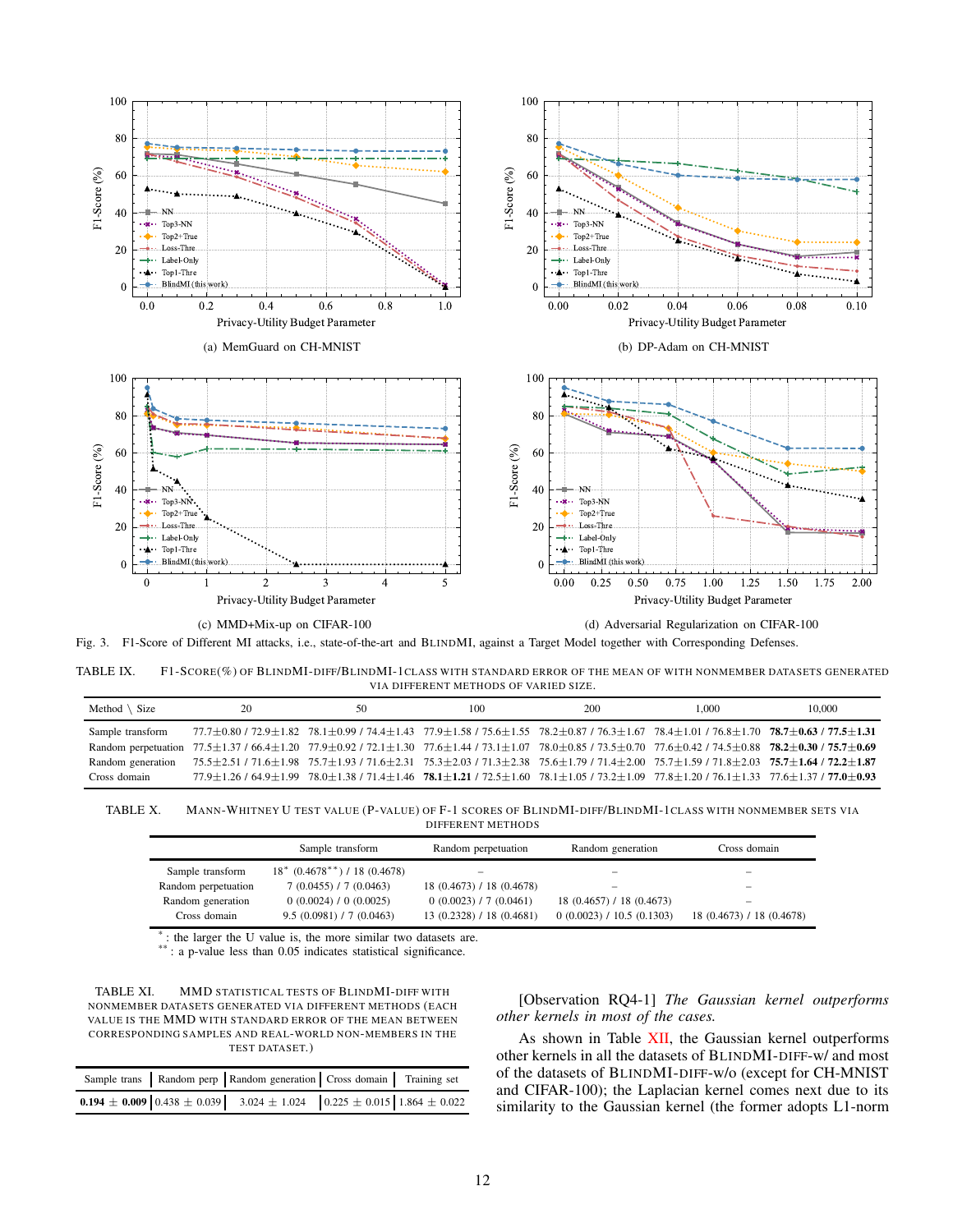<span id="page-12-0"></span>TABLE XII. F1-SCORE (%) WITH STANDARD ERROR OF MEAN FOR DIFFERENT KERNEL FUNCTIONS OF BLINDMI-DIFF

|         |                 | Gaussian (default) Laplacian |                 | Linear          | Sigmoid                     | Polynomial      |
|---------|-----------------|------------------------------|-----------------|-----------------|-----------------------------|-----------------|
|         | Adult           | $64.2 \pm 1.59$              | $60.3 + 0.38$   | $40.7 \pm 0.20$ | $51.1 + 0.41$               | $58.4 \pm 1.02$ |
|         | EyePACS         | $77.7 \pm 0.80$              | $67.3 \pm 0.31$ | $71.8 \pm 0.93$ | $72.8 + 0.87$               | $73.9 \pm 0.88$ |
|         | <b>CH-MNIST</b> | $75.1 \pm 1.49$              | $73.1 + 0.92$   | $72.4 \pm 0.53$ | $71.3 \pm 0.71$             | $72.7 \pm 1.20$ |
| DIFF-W  | Location        | $86.2 \pm 0.90$              | $85.1 \pm 2.42$ | $83.4 \pm 0.98$ | $79.8 \pm 1.52$             | $76.7 \pm 0.17$ |
|         | Purchase-50     | $78.0 \pm 0.31$              | $68.9 + 0.50$   | $75.8 + 0.61$   | $71.1 + 1.05$               | $66.0 + 0.99$   |
|         | Texas           | $85.5 \pm 0.80$              | $83.6 \pm 0.47$ | $81.2 \pm 0.29$ | $80.9 + 0.49$               | $81.9 \pm 1.72$ |
|         | $CIFAR-100$     | $93.9 \pm 0.63$              | $93.3 \pm 0.79$ | $87.9 \pm 1.09$ | $86.9 \pm 1.02$             | $90.1 \pm 0.83$ |
|         | Birds-200       | $96.8 \pm 0.09$              | $91.9 \pm 1.32$ | $95.7 \pm 1.06$ | $94.4 \pm 1.31$             | $93.9 \pm 0.96$ |
|         | Adult           | $62.7 \pm 1.12$              | $52.2 + 0.74$   |                 | $50.1 + 0.32$ $48.9 + 0.63$ | $57.1 + 1.83$   |
|         | EyePACS         | $75.0 + 1.40$                | $72.9 + 0.65$   | $69.4 + 0.19$   | $69.2 + 0.28$               | $70.1 + 0.53$   |
|         | <b>CH-MNIST</b> | $75.1 \pm 1.89$              | $75.7 + 2.22$   | $72.9 \pm 1.23$ | $71.9 + 0.84$               | $73.0 + 1.82$   |
| DIFF-WO | Location        | $83.3 \pm 0.57$              | $81.2 + 1.89$   | $76.4 \pm 0.67$ | $77.4 + 2.15$               | $72.1 \pm 0.08$ |
|         | Purchase-50     | $76.5 \pm 0.25$              | $66.1 \pm 0.67$ | $74.9 \pm 0.09$ | $74.5 \pm 0.38$             | $76.5 \pm 1.12$ |
|         | Texas           | $80.7 \pm 2.37$              | $76.2 \pm 1.24$ | $74.1 \pm 0.80$ | $74.7 \pm 0.79$             | $75.8 \pm 1.02$ |
|         | $CIFAR-100$     | $92.1 \pm 1.15$              | $92.8 + 1.32$   | $82.9 \pm 0.33$ | $80.9 + 0.36$               | $88.9 \pm 0.86$ |
|         | Birds-200       | $96.2 \pm 0.26$              | $96.0 \pm 0.34$ | $95.7 \pm 0.83$ | $94.1 \pm 0.51$             | $94.4 \pm 1.02$ |

and the latter L2-norm); the linear kernel, due to its simplicity, performs the worst.

[Observation RQ4-2] *The threshold classifier outperforms other initial sample separation classifiers for* BLINDMI-DIFF*w/o.*

We evaluate three initial sample separation classifiers. The threshold classifier ("Threshold") is a separation based on the highest probability score, among which we select the 1,000 lowest ones as our nonmembers. The others are two different clustering algorithm including K-means and Agglomerative Clustering.

Table [XIII](#page-12-1) shows that the "Threshold" is the worst for initial F1-score but the best after BLINDMI-DIFF-w/o. The reason is the "Threshold" only selects a few samples with a high probability to be nonmembers. Since "Threshold" left out many nonmembers, the initial F1-score is relatively low; at the same time, a high quality nonmember set also helps BLINDMI-DIFF-w/o to achieve a relatively good performance. The results of K-means and Agglomerative Clustering are similar. The initial F1-scores are higher than "Threshold"; however, since there does not exist a set with high quality nonmembers or members, the performance of BLINDMI-DIFF-w/ is relatively lower.

We also show the precision, recall and F1-score of BLINDMI-DIFF-w/ (with "Threshold" as the classifier) as the number of iterations increases in Figures [4,](#page-12-2) [5,](#page-12-3) and [6.](#page-12-4) The recall starts from a point that is very close to 1 and drops as the number of iterations; by contrast, the precision increases steadily together with the F1-score. It is worth noting that the recalls of Adult and CH-MNIST drop the most compared with other datasets because members are more similar to nonmembers in target models trained from these two datasets.

# *F. RQ5: Number of Moves, Iterations, and Execution Time of* BLINDMI-DIFF

In this research question, we measure the time and the numbers of moves and iterations of BLINDMI-DIFF to finish the inference of the target dataset. Note that moves are atomic steps in which BLINDMI moves a sample from  $S_{target}^{prob,k}$  to  $S_{nonmem}^{prob,k}$ . Then, iterations are when BLINDMI updates the

<span id="page-12-1"></span>TABLE XIII. F1-SCORE (%) WITH STANDARD ERROR OF MEAN FOR DIFFERENT ROUGH SAMPLE SEPARATION CLASS IFIERS FOR BLINDMI-DIFF-W/O.

| <b>Dataset</b>  | Threshold (default) |                                                 | <b>K-means</b>                                                                                  |                 | Agg. Clustering                                 |                                 |
|-----------------|---------------------|-------------------------------------------------|-------------------------------------------------------------------------------------------------|-----------------|-------------------------------------------------|---------------------------------|
|                 | initial             | $+$ diff-w/o.                                   | initial                                                                                         | $+$ diff-w/o.   | initial                                         | $+$ diff-w/o.                   |
| Adult           |                     |                                                 | $60.2 \pm 0.04$ 62.7 $\pm$ 1.12 55.1 $\pm$ 1.75 60.1 $\pm$ 1.02 58.7 $\pm$ 0.90 59.4 $\pm$ 0.23 |                 |                                                 |                                 |
| EyePACS         |                     | $70.6 \pm 0.58$   $75.0 \pm 1.40$               | $70.0 \pm 1.15$                                                                                 |                 | $74.9 \pm 0.23$ 70.0 $\pm$ 1.15 73.0 $\pm$ 0.50 |                                 |
| <b>CH-MNIST</b> |                     | $73.2 \pm 0.71$ 75.1 $\pm$ 1.89                 | $70.3 \pm 0.18$                                                                                 | $72.0 \pm 2.46$ | $69.8 \pm 0.21$                                 | $76.3 + 1.41$                   |
| Location        |                     | $76.9 \pm 0.00$ 83.3 $\pm$ 0.57                 | $74.2 \pm 0.43$                                                                                 | $82.2 \pm 4.84$ |                                                 | $70.6 \pm 0.86$ 81.3 $\pm 0.06$ |
| Purchase-50     |                     | $69.0 \pm 0.00$   76.2 $\pm$ 0.25               | $73.6 \pm 0.28$                                                                                 | $74.2 \pm 1.23$ |                                                 | $72.7 \pm 0.90$ 73.3 $\pm$ 0.66 |
| <b>Taxes</b>    |                     | $68.9 \pm 0.03$ 80.7 $\pm$ 2.37                 | $71.4 \pm 0.33$                                                                                 | $77.0 \pm 1.51$ | $70.6 \pm 0.49$ 79.4 $\pm$ 1.47                 |                                 |
| $CIFAR-100$     |                     | $68.8 \pm 0.13$ 92.1 $\pm$ 1.15 82.9 $\pm$ 1.01 |                                                                                                 | $87.7 \pm 0.98$ | $81.1 \pm 3.20$                                 | $86.2 + 4.20$                   |
| Birds-200       |                     |                                                 | 71.4 $\pm$ 0.03 96.2 $\pm$ 0.26 92.9 $\pm$ 0.77                                                 |                 | $93.5 \pm 0.23$ 94.7 $\pm 0.99$                 | $96.1 \pm 0.37$                 |



<span id="page-12-2"></span>Fig. 4. Precision vs. # of moves per batch for BLINDMI-DIFF-w/o.



Fig. 5. Recall vs. # of moves per batch for BLINDMI-DIFF-w/o.

<span id="page-12-3"></span>

<span id="page-12-4"></span>Fig. 6. F1-Score vs. # of moves per batch for BLINDMI-DIFF-w/o.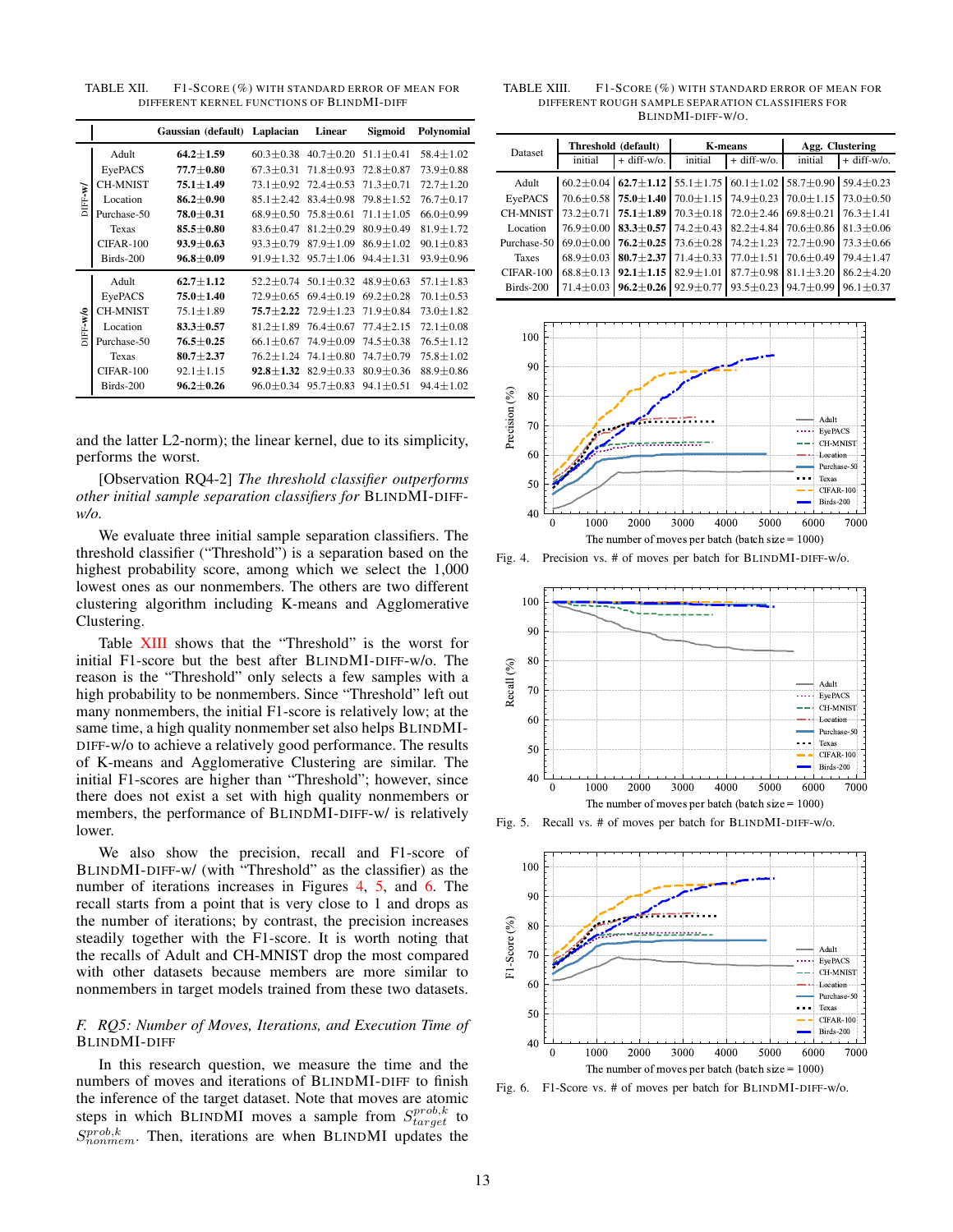<span id="page-13-0"></span>TABLE XIV. EXECUTION TIME (SECOND) AND # OF MOVES AND # OF ITERATIONS WITH STANDARD ERROR OF MEAN FOR BLINDMI-DIFF

| Dataset         | BlindMI-diff-w/. |                  |                 | BlindMI-diff-w/o. |                   |              |
|-----------------|------------------|------------------|-----------------|-------------------|-------------------|--------------|
|                 | Time $(s)$       | Moves $(\#)$     | Iter. $(#)$     | Time $(s)$        | Moves $(#)$       | Iter. $(4)$  |
| Adult           | $494 + 23$       | $63,124\pm616$   | $7.012 \pm 98$  | $2.530 \pm 28$    | 202,407±694       | $405 \pm 14$ |
| EyePACS         | $224 \pm 16$     | $44.838 \pm 858$ | $2.818 \pm 14$  | $751 \pm 31$      | 94.247 ± 448      | $120 + 9$    |
| <b>CH-MNIST</b> | $73 + 11$        | $12.181 \pm 386$ | $983 \pm 29$    | $293 \pm 28$      | $25.061 \pm 429$  | $30 + 2$     |
| Location        | $70 + 2$         | $9.839 \pm 120$  | $857 + 4$       | $271 \pm 18$      | $20.659 \pm 464$  | $31 + 2$     |
| Purchase-50     | $370\pm6$        | 48,943±373       | $4,336 \pm 114$ | $1,215 \pm 45$    | 97,243±761        | $127 + 3$    |
| Texas           | $313+5$          | 47,428 ± 903     | $3,086 \pm 65$  | $781 + 4$         | 67,379±746        | $110 + 7$    |
| $CIFAR-100$     | $238 + 15$       | $41,128 \pm 358$ | $3,051 \pm 101$ | $984 + 59$        | $104,006 \pm 310$ | $168 + 9$    |
| Birds-200       | $183 + 18$       | $30.261 \pm 647$ | $2.067 \pm 25$  | $842 \pm 68$      | 70,109±325        | $107 + 2$    |

distance between  $S_{target}^{prob,k}$  and  $S_{nonmem}^{prob,k}$ . The evaluation results are shown in Table [XIV.](#page-13-0)

[Observation RQ5-1] *The execution time and the number of moves and iterations depend on the size of the target dataset.*

Our first observation is that the execution time and number of moves and iterations depend on the size of the target dataset. The larger the target dataset is, the longer time and more moves and iterations it takes for BLINDMI-DIFF to finish the inference. The reason is that the larger size of the datasets increases the number of moves per interation, and thus increases the potential time and numbers of iterations taken by BLINDMI-DIFF.

[Observation RQ5-2] BLINDMI-DIFF*-w/o takes significantly longer time, and more moves, than* BLINDMI-DIFF*-w/.*

Our second observation is that BLINDMI-DIFF-w/o is generally slower than BLINDMI-DIFF-w. The reason is that BLINDMI-DIFF-w/o adopts bi-directional differential comparison: The moves are bi-directional and thus the number of BLINDMI-DIFF-w/o is larger than BLINDMI-DIFF-w/.

[Observation RQ5-3] *The total number of iterations depends on the batch size.*

Our third observation is that the batch size determines the number of iterations: That is why BLINDMI-DIFF-w/ with a batch size as 20 takes more iterations than BLINDMI-DIFFw/o with a batch size as 1,000. Specifically, when the batch size is small, the number of batches is large, but the number of iterations per batch does not differ much, leading to a large number of iterations in total.

[Observation RQ5-4] *The distance between two sets increases as the number of moves per batch.*

Our last observation is on the distance between two sets vs. the number of moves per batch as shown in Figures [7](#page-13-1)  $(BLINDMI-DIFF-w)$  and  $8$  (BLINDMI-DIFF-w/o). Note that only a move that increases the distance is a valid one between two sets; otherwise, the sample is kept in the original set.

# *G. RQ6:* BLINDMI *with Different Configurations*

In this subsection, we evaluate BLINDMI with different configurations, including different nonmember-to-member ratios (Bargav et al. [\[25\]](#page-16-13)) and different prediction classes. The evaluations are performed under the blackbox setting as many attacks require ground-truth labels.

*1) Different Nonmember-to-member Ratios:* In this part, we evaluate the F1-score of BLINDMI and existing attacks when the nonmember-to-member in the target dataset changes. Specifically, we follow Bargav et al. [\[25\]](#page-16-13) to adjust the



<span id="page-13-1"></span>Fig. 7. Distance vs. # of iterations per batch for BLINDMI-DIFF-w/.



<span id="page-13-2"></span>Fig. 8. Distance vs. # of iterations per batch for BLINDMI-DIFF-w/o.

Nonmember-to-Member ratio r and measure the F1-score. The underlying rational behind the introduction of  $r$  is that a practical target dataset usually has a small number of members and a large number of nonmembers. Our evaluation results based on CIFAR-100 are shown in Figure [9.](#page-14-0)

[Observation RQ6-1] *While the performance of all MI attacks degrades as the nonmember-to-member ratio (*r*) increases,* BLINDMI *is the slowest among all and significantly outperforms existing attacks at a large* r *value.*

This observation shows the practicability of BLINDMI under real-world settings. All other attacks in the literature drops logarithmically as  $r$  increases, while the performance decrease of BLINDMI is stable. That is, the performance of existing attacks drops below 50% when r is larger than 10, while the performance BLINDMI is still above 50%, i.e., 57.5% (35% than the state-of-the-art), when r equals to 39.

*2) Different Prediction Classes:* In this part, we evaluate the F1-score of BLINDMI and all other attacks when the number of classes in the target model increases. The experiment settings are as follows. We divide the entire CIFAR-100 datasets into subsets with 2, 10, 50, 70, and 100 classes and then launch MI attacks against target models trained from these subsets. The F1-scores of these attacks are shown in Figure [10](#page-14-1) and our observation is as follows.

[Observation RQ6-2] *The performance of all MI attacks, including* BLINDMI*, increase as the number of classes in the*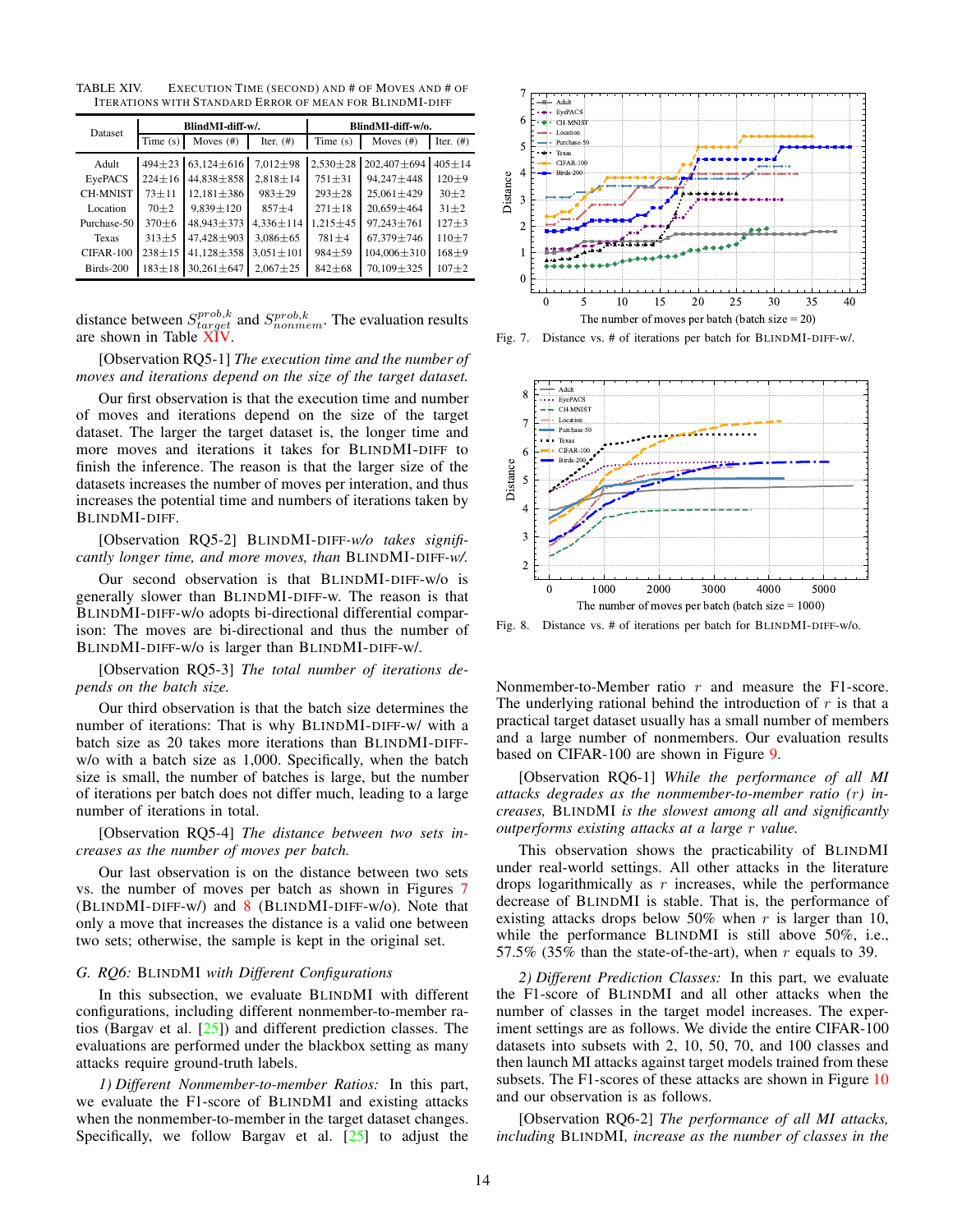

<span id="page-14-0"></span>Fig. 9. F1-Score of Various Attacks vs. Nonmember-to-Member Ratio on CIFAR-100.



<span id="page-14-1"></span>Fig. 10. F1-Score of Various Attacks vs. # of classes on CIFAR.

*target model and this performance boost is more significant when the number of classes is small.*

Figure [10](#page-14-1) shows a steady improvement of all MI attacks as the number of classes. The reason is that when the dataset has more classes, the target model tends to generalize less, thus being more vulnerable to MI attacks. This can also explain why target models trained on CIFAR-100 and Birds-200 are more vulnerable compared to other datasets.

It is also worth noting that Top1-threshold performs the worst among all the MI attacks when the number of classes equals two, but the performance improves when the number becomes 100. That is, the top one probability score contains more information as the number of classes increases. We believe that this may be due to the fact that when the total probability is shared by more classes, one can infer more membership information from the top probability.

#### VI. A DISCUSSION ON POTENTIAL DEFENSES

In this section, we discuss potential defenses. There are two possible venues of defenses as we have seen in the literature.

• Limiting adversary's access to the target model. The first method is to limit the adversary's access to the target model: (i) restricting the number of probes and also which samples can be probed, and (ii) providing only the predicted class information as an output. The former will restrict BLINDMI to BLINDMI-DIFF-w/o, which performs a little bit worse than BLINDMI-DIFF-w/. The latter will reduce BLINDMI to the Label-only attack in the blackbox setting.

• Improving the robustness of the target model. The second method is to improve the model robustness to MI attacks via different methods evaluated in Section [V-C.](#page-9-3) The differential privacy-based approach is likely the best method for defending against BLINDMI in the literature. A combination of existing attacks may also be possible and this is left as a future work for our study.

# VII. RELATED WORK

Machine learning is vulnerable to different privacy attacks including model inversion [\[12\]](#page-15-4), [\[13\]](#page-15-8), membership inference [\[43\]](#page-16-9), property inference [\[2\]](#page-15-9), [\[14\]](#page-15-10), as well as model and hyperparameter stealing [\[46\]](#page-16-5), [\[47\]](#page-16-6). Our work studies membership inference (MI) attacks. We describe related work on MI attacks and defenses in Section [VII-A](#page-14-2) and [VII-B.](#page-14-3)

#### <span id="page-14-2"></span>*A. Existing Membership Inference (MI) Attacks*

Membership inference attacks originate back to 2008, when, Homer et al. [\[22\]](#page-16-20) first proposed a MI attack on biological data, whereby an adversary could infer whether a data sample belonged to a genome-based study knowing only parts the genome and summary statistics. Then, in 2017, Shokri et al. [\[43\]](#page-16-9) proposed the first modern MI attack against deep neural networks with a shadow model and a binary attack classifier.

Prior attack methods include the following. Salem et al. [\[41\]](#page-16-8) proposed several MI attacks. For example, the Top3- NN attack of Salem et al., a variant NN Attack, picks the top three largest values from all confidence scores to train an MI classifier. For another example, the Top1-Threshold attack of Salem et al. compares the top feature from the output probability distribution with a threshold and classified the sample as member if the top feature is larger than a threshold. Similarly, Yeom et al. [\[49\]](#page-16-10) also proposed two attacks with the help of ground-truth labels: the first labelonly attack compares the ground truth label with predicted, and the second loss-threshold attack computes cross-entropy loss and compares the computed loss with the average loss of all training samples. As a comparison, BLINDMI is an attack that does not need a shadow model but also extracts complex membership semantics via probing only. Our evaluation shows that BLINDMI outperforms existing attacks under different adversarial settings.

Researchers have also proposed theories on MI attacks. Sablayrolles et al. [\[40\]](#page-16-7) proposed an optimal strategy for MI attacks using a probabilistic framework that consists of both Bayesian learning and noisy training. They showed that optimal attacks only depend on the loss function, and thus blackbox attacks could be as good as whitebox attack. BLINDMI actually proves the effectiveness of blackbox attacks.

In addition to attacks on classification models, researchers also have proposed MI attacks [\[19\]](#page-16-21) on generative models [\[15\]](#page-15-11) and those [\[37\]](#page-16-22) on federated learning. As a comparison, BLINDMI is an attack on single classification models rather than generative models or federated learning.

## <span id="page-14-3"></span>*B. Existing Defenses*

We now describe existing defenses of MI attacks [\[31\]](#page-16-23), [\[32\]](#page-16-24), [\[36\]](#page-16-14), [\[44\]](#page-16-25), especially those on classification models. Note that while existing defenses can prevent some existing MI attacks with a reasonable performance, our evaluation shows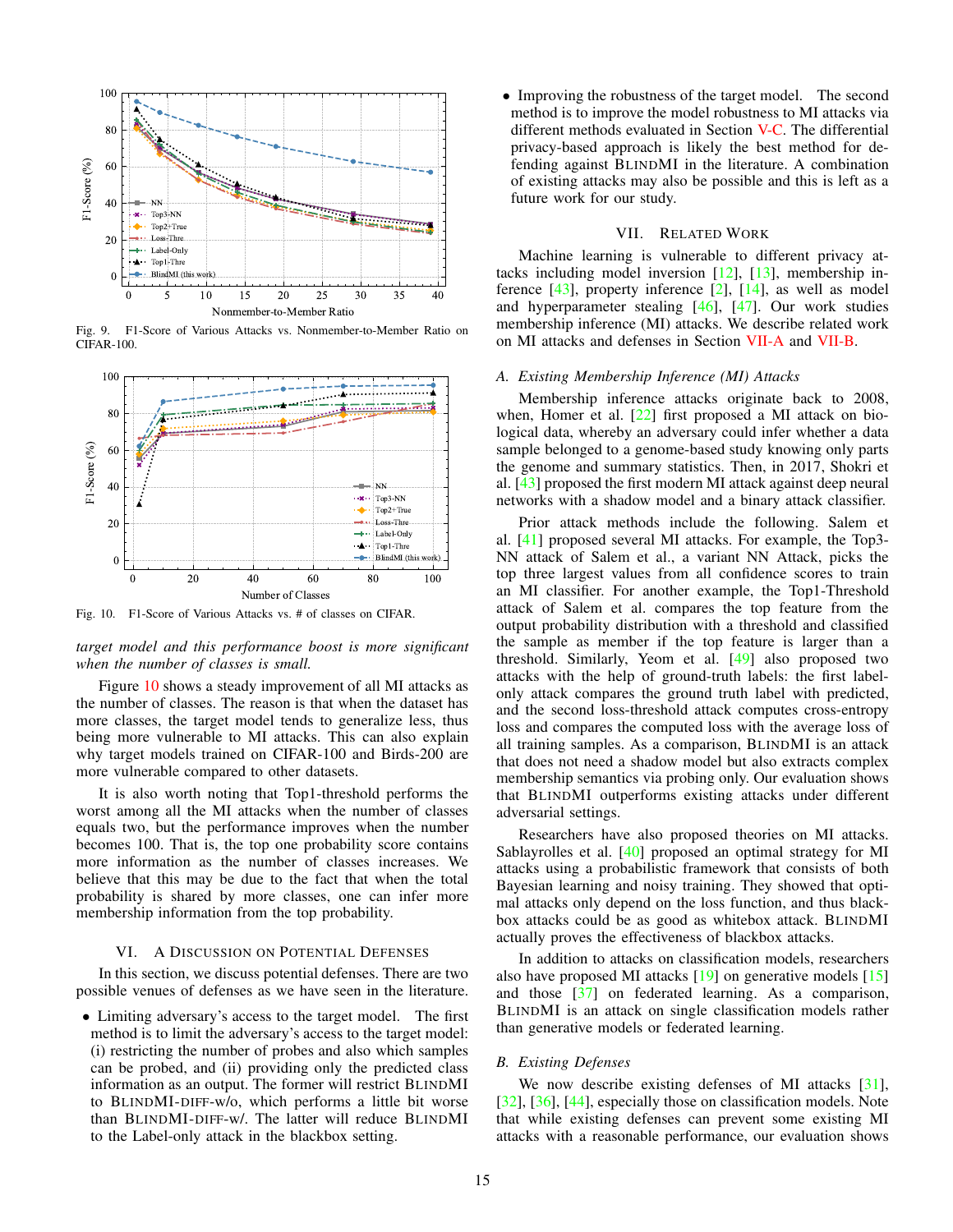that BLINDMI can still infer membership with a reasonable F1-score, e.g., over 60%.

*1) Regularization:* Researchers have proposed to improve privacy against MI attacks via different types of regularization. For example, Salem et al. [\[49\]](#page-16-10) demonstrated two effective method of defending MI attacks, namely dropout and model stacking. The former randomly deletes a fixed proportion of edges in a fully connected neural network model to improve model robustness; the latter constructs a target model with multiple different machine learning models stacked together. For another example, Shokri et al.  $[43]$  adopted  $L_2$ -norm standard regularization with a polynomial in the model's loss function to penalize large parameters. Nasr et al. [\[36\]](#page-16-14) introduced a min-max game mechanism to train models with membership privacy, which ensures indistinguishability between the predictions of a model on its training data and other data points from the same distribution. This strategy acts as an adversarial regularizer that generalizes the model. In addition, Li et al. [\[30\]](#page-16-16) proposed to close the generalization gap by matching the training and validation accuracies. Specifically, they adopted a new set regularizer, called the Maximum Mean Discrepancy, between the softmax output empirical distributions of the training and validation sets during training.

*2) Adversarial Example:* Another direction is to borrow ideas from adversarial machine learning and generate an adversarial example for the inference model controlled by the adversary. For example, Jia et al. [\[26\]](#page-16-15) introduced a new defense, called MemGuard, by adding noise to confidence score output from target models, thus fooling a binary classifier. Unlike previous adversarial examples [\[8\]](#page-15-12), [\[16\]](#page-15-13), [\[28\]](#page-16-26), [\[33\]](#page-16-27)–[\[35\]](#page-16-28), [\[39\]](#page-16-29), [\[45\]](#page-16-30), MemGuard calculates the gradient of the loss function to find an appropriate noise and guarantee the utility loss to be zero.

*3) Privacy Enhancement:* Many differential privacy based defenses [\[9\]](#page-15-14), [\[11\]](#page-15-15), [\[24\]](#page-16-31) add noise to the objective function that is used to learn a model or the gradients during optimizing the objective function. Shokri et al. [\[42\]](#page-16-32) designed a differential privacy method for collaborative learning of DNNs. Cao et al. [\[7\]](#page-15-16) showed that privacy-related data samples can be unlearned to improve model privacy.

## VIII. CONCLUSION

In this paper, we present a novel MI attack, called BLINDMI, which adopts differential comparison moving samples in between two sets and making inference decisions. One of the key insights used here is that, moving a member from a mostly member dataset to a mostly non-member one will decrease the distance in feature space between two sets and viceversa. We implement three versions of BLINDMI, BLINDMI-1CLASS (relying on one-class SVM), BLINDMI-DIFF-w/ (relying on generation of nonmembers), and BLINDMI-DIFF-w/o (relying on rough separations of members and non-members). Our evaluation shows that BLINDMI outperforms existing state of the art attacks, against not only a variety of DNN architectures, but also against DNNs with state of the art defenses deployed.

#### ACKNOWLEDGMENT

We want to thank anonymous reviewers for their helpful comments and feedback. This work was supported in part by the Johns Hopkins University Institute for Assured Autonomy with grant IAA 80052273, National Science Foundation (NSF) grant CNS-18-54000 and CNS-19-37786, as well as an IBM Faculty Award. The views and conclusions contained herein are those of the authors and should not be interpreted as necessarily representing the official policies or endorsements, either expressed or implied, of NSF.

#### **REFERENCES**

- <span id="page-15-6"></span>[1] M. Abadi, A. Chu, I. Goodfellow, H. B. McMahan, I. Mironov, K. Talwar, and L. Zhang, "Deep learning with differential privacy," in *Proceedings of the 2016 ACM SIGSAC Conference on Computer and Communications Security*, 2016, pp. 308–318.
- <span id="page-15-9"></span>[2] G. Ateniese, L. V. Mancini, A. Spognardi, A. Villani, D. Vitali, and G. Felici, "Hacking smart machines with smarter ones: How to extract meaningful data from machine learning classifiers," *International Journal of Security and Networks*, vol. 10, no. 3, 2015.
- <span id="page-15-3"></span>[3] M. Bojarski, D. Del Testa, D. Dworakowski, B. Firner, B. Flepp, P. Goyal, L. D. Jackel, M. Monfort, U. Muller, J. Zhang *et al.*, "End to end learning for self-driving cars," *arXiv preprint arXiv:1604.07316*, 2016.
- <span id="page-15-7"></span>[4] K. M. Borgwardt, A. Gretton, M. J. Rasch, H.-P. Kriegel, B. Schölkopf, and A. J. Smola, "Integrating structured biological data by kernel maximum mean discrepancy," *Bioinformatics*, vol. 22, no. 14, pp. e49– e57, 2006.
- <span id="page-15-0"></span>[5] P. Burlina, D. E. Freund, B. Dupas, and N. Bressler, "Automatic screening of age-related macular degeneration and retinal abnormalities," in *2011 Annual International Conference of the IEEE Engineering in Medicine and Biology Society*. IEEE, 2011, pp. 3962–3966.
- <span id="page-15-1"></span>[6] P. M. Burlina, N. Joshi, M. Pekala, K. D. Pacheco, D. E. Freund, and N. M. Bressler, "Automated grading of age-related macular degeneration from color fundus images using deep convolutional neural networks," *JAMA ophthalmology*, vol. 135, no. 11, pp. 1170–1176, 2017.
- <span id="page-15-16"></span>[7] Y. Cao and J. Yang, "Towards making systems forget with machine unlearning," in *Proceedings of the 2015 IEEE Symposium on Security and Privacy*, 2015.
- <span id="page-15-12"></span>[8] N. Carlini and D. Wagner, "Towards evaluating the robustness of neural networks," in *2017 ieee symposium on security and privacy (sp)*. IEEE, 2017, pp. 39–57.
- <span id="page-15-14"></span>[9] K. Chaudhuri, C. Monteleoni, and A. D. Sarwate, "Differentially private empirical risk minimization." *Journal of Machine Learning Research*, vol. 12, no. 3, 2011.
- <span id="page-15-5"></span>[10] T. Chen, I. Goodfellow, and J. Shlens, "Net2net: Accelerating learning via knowledge transfer," 2016.
- <span id="page-15-15"></span>[11] C. Dwork, F. McSherry, K. Nissim, and A. Smith, "Calibrating noise to sensitivity in private data analysis," in *Theory of cryptography conference*. Springer, 2006, pp. 265–284.
- <span id="page-15-4"></span>[12] M. Fredrikson, S. Jha, and T. Ristenpart, "Model inversion attacks that exploit confidence information and basic countermeasures," in *Proceedings of the 22nd ACM SIGSAC Conference on Computer and Communications Security*, ser. CCS '15. New York, NY, USA: Association for Computing Machinery, 2015, p. 1322–1333. [Online]. Available: <https://doi.org/10.1145/2810103.2813677>
- <span id="page-15-8"></span>[13] M. Fredrikson, E. Lantz, S. Jha, S. Lin, D. Page, and T. Ristenpart, "Privacy in pharmacogenetics: An end-to-end case study of personalized warfarin dosing," in *USENIX Security Symposium*, 2014.
- <span id="page-15-10"></span>[14] K. Ganju, O. Wang, W. Yang, C. A. Gunter, and N. Borisov, "Property inference attacks on fully connected neural networks using permutation invariant representations," in *CCS*, 2018.
- <span id="page-15-11"></span>[15] I. Goodfellow, J. Pouget-Abadie, M. Mirza, B. Xu, D. Warde-Farley, S. Ozair, A. Courville, and Y. Bengio, "Generative adversarial nets," in *Advances in neural information processing systems*, 2014, pp. 2672– 2680.
- <span id="page-15-13"></span>[16] I. J. Goodfellow, J. Shlens, and C. Szegedy, "Explaining and harnessing adversarial examples," *arXiv preprint arXiv:1412.6572*, 2014.
- <span id="page-15-2"></span>[17] A. Graves, A.-r. Mohamed, and G. Hinton, "Speech recognition with deep recurrent neural networks," in *2013 IEEE international conference on acoustics, speech and signal processing*. IEEE, 2013, pp. 6645– 6649.